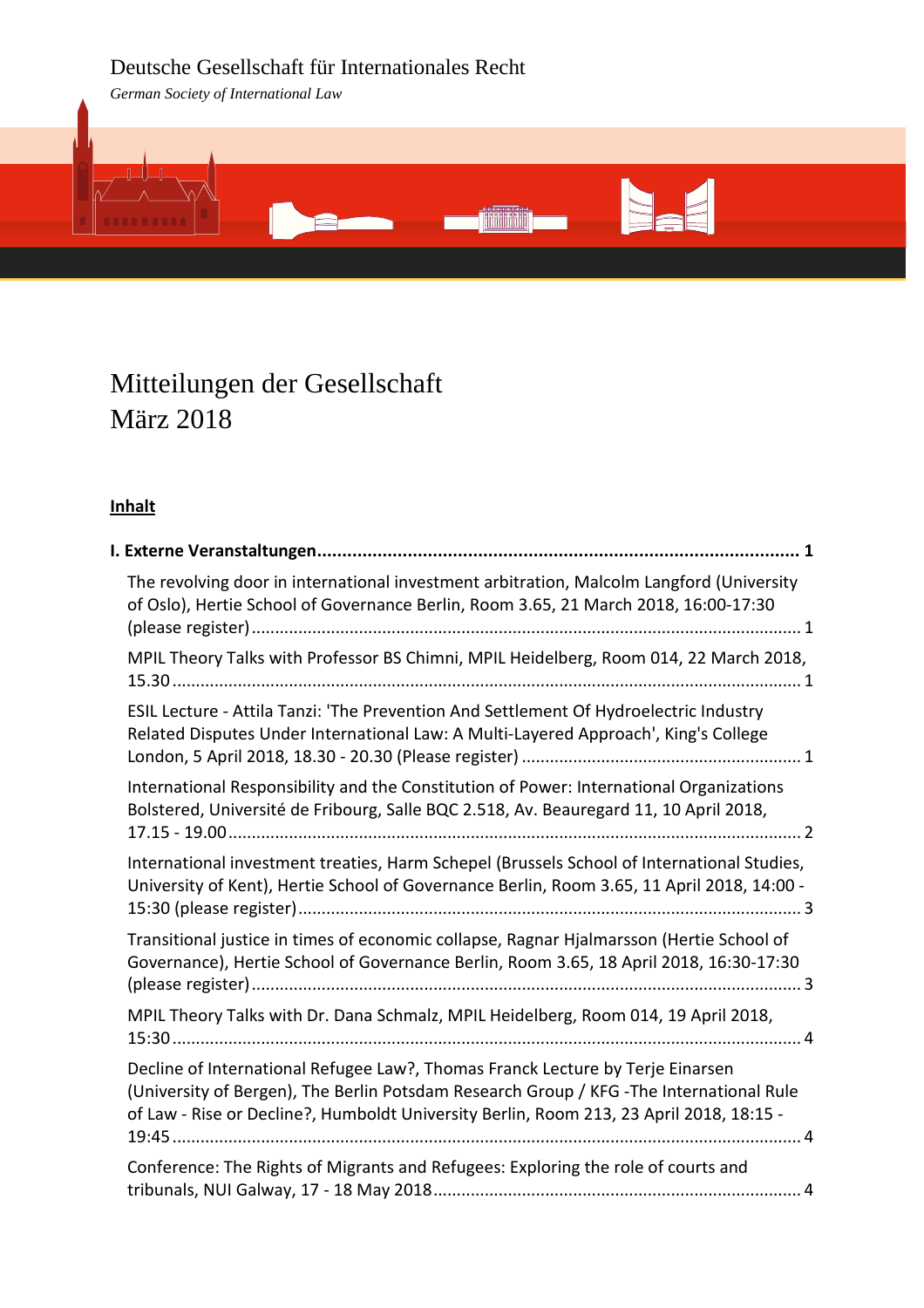| Conference: Unpacking Economic and Social Rights: International and Comparative                                                                                                                                                                                  |
|------------------------------------------------------------------------------------------------------------------------------------------------------------------------------------------------------------------------------------------------------------------|
|                                                                                                                                                                                                                                                                  |
| One Research Fellowship (100%), Lauterpacht Centre for International Law, Brandon<br>Research Fellowship in International Law (Deadline: 19 March 2018) 6                                                                                                        |
| Eine Stelle als Wissenschaftliche Hilfskraft, (8h/W, befristet), Universität Potsdam,<br>Deutsch-Russisches Forschungsprojekt, Prof. Dr. Norman Weiß (Bewerbungsfrist 23. März                                                                                   |
| Eine Stelle als Wissenschaftliche*r Mitarbeiter*in (25%), Universität Potsdam,<br>MenschenRechtsZentrum, Prof. Dr. Norman Weiß (Bewerbungsfrist: 23. März 2018) 7                                                                                                |
| Eine Stelle als Akademische*r Mitarbeiter*in (50%), Europa-Universität Viadrina Frankfurt<br>(Oder), Lehrstuhl für Öffentliches Recht und Europarecht, Prof. Dr. Carsten Nowak                                                                                   |
| Eine Stelle als Wissenschaftliche*r Mitarbeiter*in (50%), Justus-Liebig-Universität Gießen,<br>Refugee Law Clinic, Prof. Dr. Jürgen Bast (Bewerbungsfrist 27. März 2018) 9                                                                                       |
| Eine Stelle als Akademische*r Mitarbeiter*in (50%), Europa-Universität Viadrina Frankfurt<br>(Oder), Lehrstuhl für Strafrecht, insbesondere Europäisches Strafrecht und<br>Völkerstrafrecht, Prof. Dr. Gudrun Hochmayr, (Bewerbungsfrist: 31. März 2018)  10     |
| Eine Stelle als Wissenschaftliche*r Mitarbeiter*in (50%), Universität Konstanz, Lehrstuhl<br>für Öffentliches Recht, Europa- und Völkerrecht, Prof. Dr. Daniel Thym (Bewerbungsfrist:                                                                            |
| Eine Stelle als Wissenschaftliche*r Mitarbeiter*in (50%), TU Dresden, Institut für<br>Völkerrecht und Europarecht, Prof. Dr. Steiger, (Bewerbungsfrist 3. April 2018) 12                                                                                         |
| Eine Stelle als Wissenschaftliche*r Mitarbeiter*in (25%), Universität Passau, Lehrstuhl für<br>Staats- und Verwaltungsrecht, Europarecht, Europäisches und Internationales<br>Wirtschaftsrecht, Prof. Dr. Christoph Herrmann (Bewerbungsfrist: 6. April 2018) 13 |
| Eine W1-Professur (100%), Universität Hamburg, Lehrauftrag für International Law with a<br>Focus on behavioral Law & Economics (Bewerbungsfrist: 12. April 2018) 14                                                                                              |
| Eine W3-Professur (100%), Universität Passau, Lehrstuhl für Europäisches und<br>Internationales Informations- und Datenrecht (Bewerbungsfrist: 23. April 2018)  15                                                                                               |
|                                                                                                                                                                                                                                                                  |
| CfP: "Contemporary Challenges to International Law and Policy on Sustainable<br>Development, Energy, Climate Change, Environmental Protection, Intellectual Property<br>and Technology Transfer", Conference for Young Lawyers, 19 - 21 April 2018 (Deadline: 25 |
| CfP: "Groningen Journal of International Law - Volume 6 (2018) - Issue I" (Deadline: 6 April                                                                                                                                                                     |
| CfP: "Current Challenges for EU Cross-Border Litigation in a Changing Procedural<br>Environment", MPIL Luxembourg, 26 - 28 September 2018 (Deadline: 15 April 2018)  19                                                                                          |
| CfP: "Dealing With the Past to Create a Peaceful Future: Young Scholars' Perspectives on<br>Transitional Justice", University of Cologne, Transitional Justice Research Group (TJRG), 14                                                                         |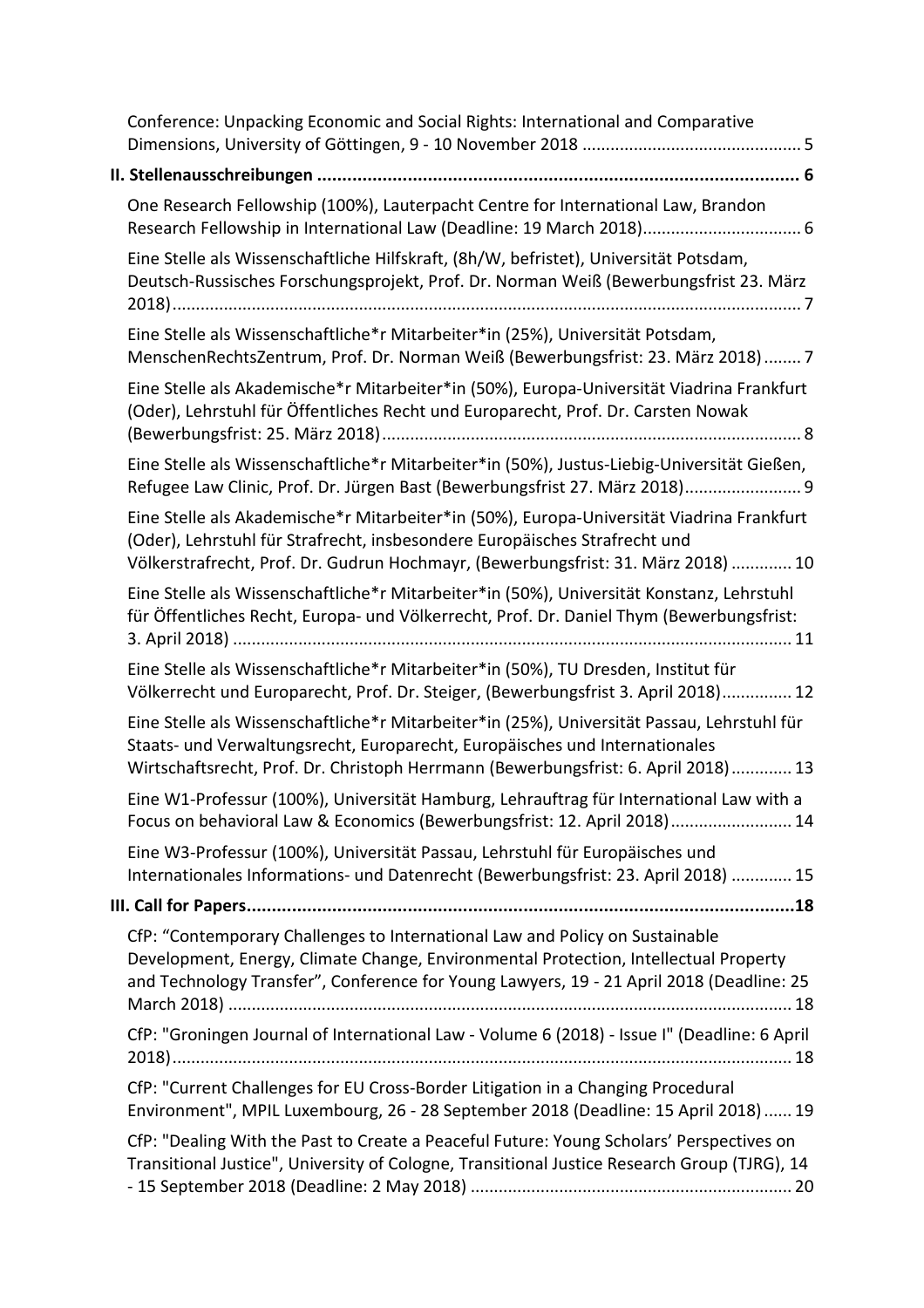| CfP: Conference "Unpacking Economic and Social Rights: International and Comparative                                                                                                                                                                 |  |  |
|------------------------------------------------------------------------------------------------------------------------------------------------------------------------------------------------------------------------------------------------------|--|--|
| CfP: "Politics and the Histories of International Law", Journal of the History of<br>International Law, Conference Politics and the Histories of International Law, 15 - 16                                                                          |  |  |
| CfP: "German Yearbook of International Law - Volume 61 (2018)" (Deadline: 1 September                                                                                                                                                                |  |  |
| CfP: "Anniversary volume of the Baltic Yearbook of International Law" (Deadline: 1                                                                                                                                                                   |  |  |
|                                                                                                                                                                                                                                                      |  |  |
| Summer Course: "International Inspections", The Center for Studies and Research, The<br>Hague Academy of International Law, 20 August - 7 September 2018 (Deadline 31 March                                                                          |  |  |
| Summer Course: "Towards an Effective International Criminal Justice System - Anniversary<br>Session" (5 - 15 August 2018), Salzburg Law School on International Criminal Law,<br>Humanitarian Law and Human Rights Law (Deadline: 22 April 2018)  25 |  |  |
| Summer School: "International Lawyering in a Public Interest", (9 - 13 July 2018), T.M.C.<br>Asser Instituut and Amsterdam Center for International Law (ACIL), The Hague (no                                                                        |  |  |
| Summer School: "Disarmament & Non-Proliferation of WMD Training Programme" (1 - 5<br>October 2018), T.M.C. Asser Instituut and The Organisation for the Prohibition of Chemical                                                                      |  |  |
| European Summer Course 2018 "Europe 3.0 - Between Integration, Globalisation and<br>Nationalism", 13 - 24 August 2018, Europäische Akademie Oztenhausen (Deadline 8 April                                                                            |  |  |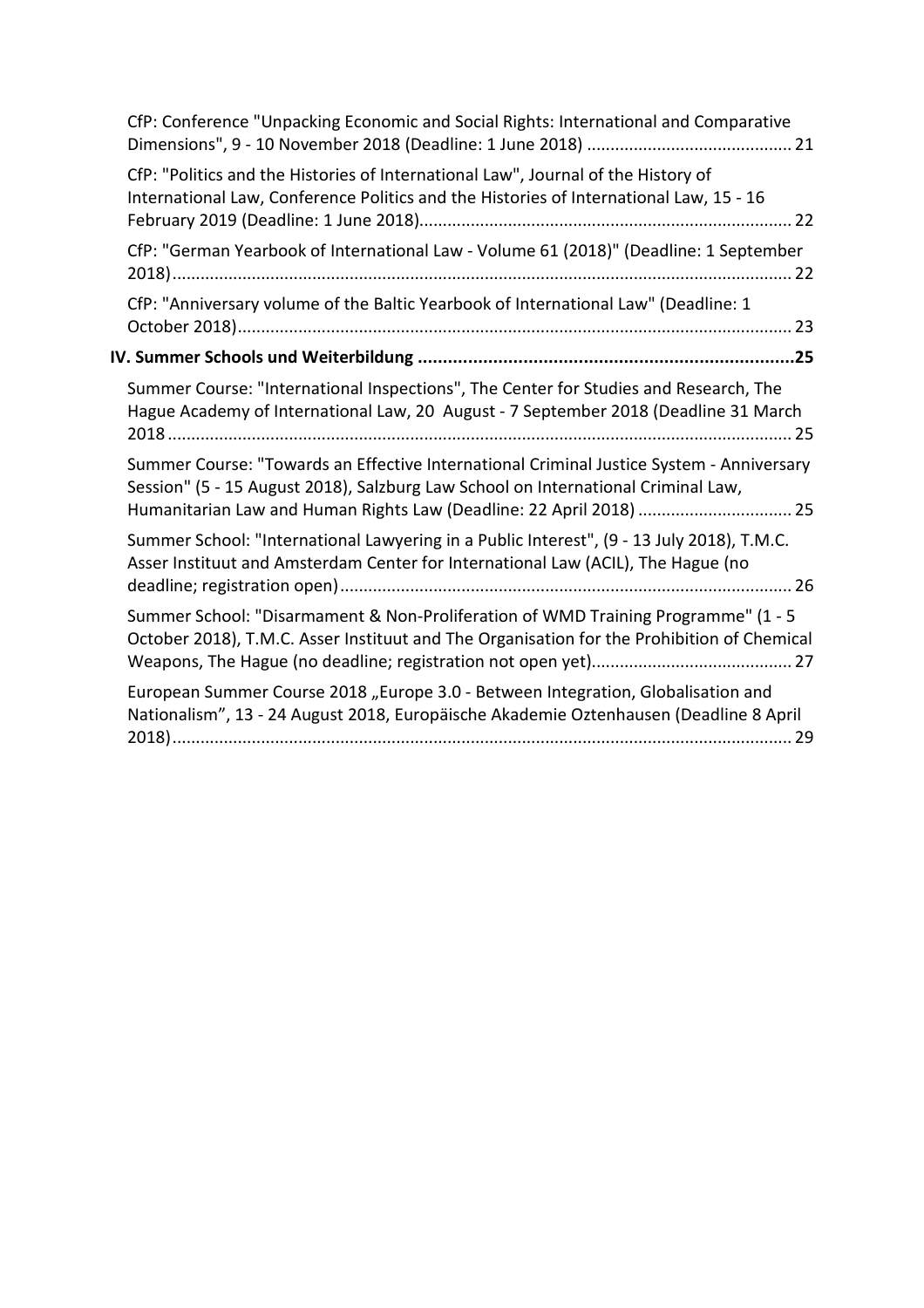# **I. Externe Veranstaltungen**

<span id="page-3-1"></span><span id="page-3-0"></span>**The revolving door in international investment arbitration, Malcolm Langford (University of Oslo), Hertie School of Governance Berlin, Room 3.65, 21 March 2018, 16:00-17:30 (please register)**

An initiative of the European and Global Governance Research Cluster at the Hertie School of Governance.

To register, please send an e-mail to Andrea Derichs [\(derichs@hertie-school.org\)](mailto:derichs@hertie-school.org).

More information here: [https://www.hertie-school.org/en/events/event-detail/event/the](https://www.hertie-school.org/en/events/event-detail/event/the-revolving-door-in-international-investment-arbitration/)[revolving-door-in-international-investment-arbitration/](https://www.hertie-school.org/en/events/event-detail/event/the-revolving-door-in-international-investment-arbitration/)

\*\*\*

<span id="page-3-2"></span>**MPIL Theory Talks with Professor BS Chimni, MPIL Heidelberg, Room 014, 22 March 2018, 15.30**

Link to the Event here [http://www.mpil.de/de/pub/aktuelles/veranstaltungen.cfm?calendar.Display&cat=3&iDispl](http://www.mpil.de/de/pub/aktuelles/veranstaltungen.cfm?calendar.Display&cat=3&iDisplayID=7&event_ID=439&date=03/14/2018) [ayID=7&event\\_ID=439&date=03/14/2018.](http://www.mpil.de/de/pub/aktuelles/veranstaltungen.cfm?calendar.Display&cat=3&iDisplayID=7&event_ID=439&date=03/14/2018)

\*\*\*

# <span id="page-3-3"></span>**ESIL Lecture - Attila Tanzi: 'The Prevention And Settlement Of Hydroelectric Industry Related Disputes Under International Law: A Multi-Layered Approach', King's College London, 5 April 2018, 18.30 - 20.30 (Please register)**

The ESIL Lecture Series hosts broadcasts of presentations on international law topics held at partner institutions, enabling the presentation to reach a wider audience of ESIL members and non-members alike.

Attila M. Tanzi will give a lecture on **The Prevention And Settlement Of Hydroelectric Industry Related Disputes Under International Law: A Multi-Layered Approach** on **5 April 2018** at the Dickson Poon School of Law, King's College London

**Commentator**: James Davies Evans, Barrister at 3 Verulam Buildings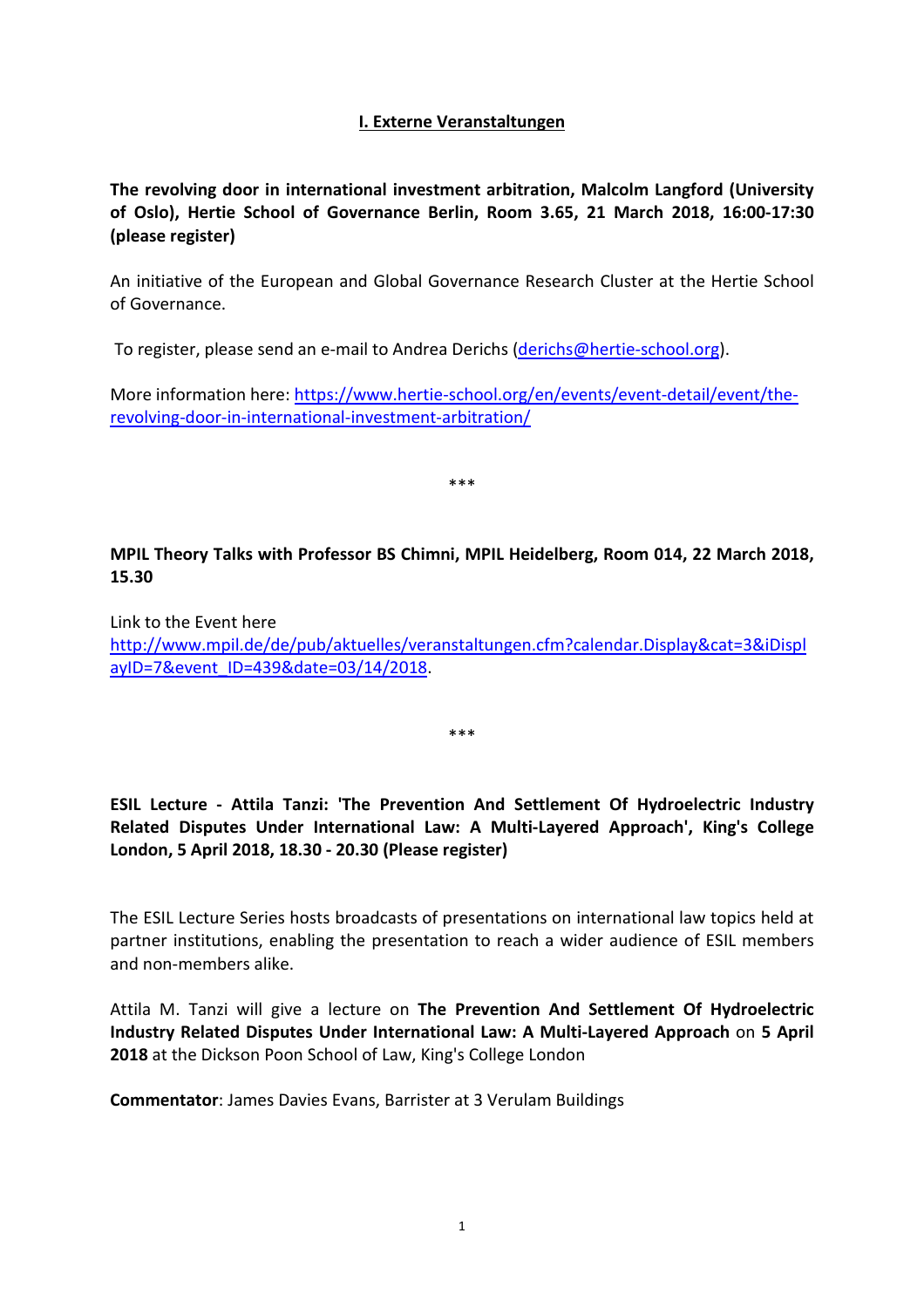#### **Abstract**

The lecture will first explain the peculiar features of hydropower industry that render its projects and their realisation susceptible to produce disputes. The illustration will follow of the relevance of four bodies of international law to avoidance, or settlement, of hydroelectric industry related disputes. Namely, i) international water law; ii) private international law; iii) human rights law; iv) international investment law. The state and nonstate nature will be emphasised of the subjects of the legal relations stemming from the relevant rules in question. Having special regard to the rules pertaining to transboundary water law, the substantial interest in compliance with them also by actors who are not formally their addressees, such as foreign investors, or indigenous populations, will be highlighted. The illustration of the regulatory settings in question will be combined with reference to the adjudicative, and non-adjudicative, means of dispute prevention and settlement available under each of the four relevant bodies of law in question. Few overarching features and trends will be drawn from the case law, such as the complementarity between procedural and substantive rules, as well as the interplay between negotiation, adjudication and agreement.

**Attila Tanzi**, Ph.D., is Chair of International Law at the University of Bologna. he is a Member of the PCA, a Member of the PCA specialised list of arbitrators for environmental disputes, a Conciliator at the OSCE Court of Conciliation and Arbitration, Chairman of the Implementation Committee of the UNECE 1992 Water Convention. Counsel or arbitrator in various inter-state and investment arbitrations, he is instructed by governments and international organisations on international law issues. He has held numerous academic positions, including visiting professor at Queen Mary University, London, and has published extensively in English, Spanish, French and Italian on State responsibility, foreign investment law, environmental law, law of the sea, law of international organisations and jurisdictional immunities.

MORE INFORMATION AND REGISTRATION [https://www.eventbrite.co.uk/e/dispute](https://www.eventbrite.co.uk/e/dispute-prevention-and-settlement-of-hydropower-related-disputes-prof-attila-tanzi-tickets-42936571441?ref=eios&aff=eios)[prevention-and-settlement-of-hydropower-related-disputes-prof-attila-tanzi-tickets-](https://www.eventbrite.co.uk/e/dispute-prevention-and-settlement-of-hydropower-related-disputes-prof-attila-tanzi-tickets-42936571441?ref=eios&aff=eios)[42936571441?ref=eios&aff=eios](https://www.eventbrite.co.uk/e/dispute-prevention-and-settlement-of-hydropower-related-disputes-prof-attila-tanzi-tickets-42936571441?ref=eios&aff=eios)

\*\*\*

<span id="page-4-0"></span>**International Responsibility and the Constitution of Power: International Organizations Bolstered, Université de Fribourg, Salle BQC 2.518, Av. Beauregard 11, 10 April 2018, 17.15 - 19.00**

Conférence Public-cible: Ouvert au grand public **Quand?** 10.4.2018 17:15 - 19:00 **Où?** Salle BQC 2.518 Av. Beauregard 11, 1700 Fribourg **Organisation**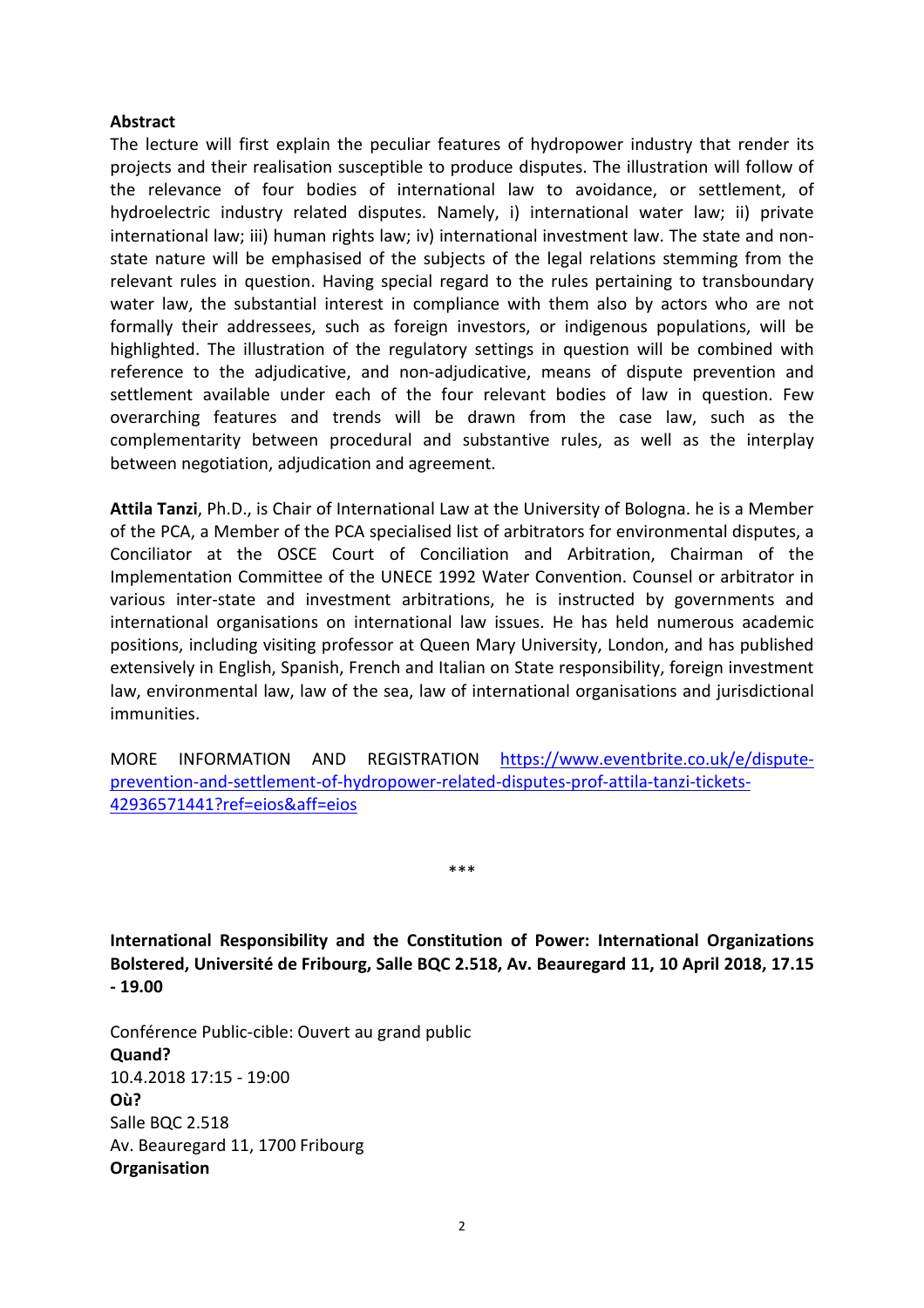Chaire de droit international public et de droit européen Lorna Loup [lorna.loup@unifr.ch](mailto:lorna.loup@unifr.ch) Beauregard 11 1700 Fribourg 026 300 8114 **Intervenants** Prof. Jean d'Aspremont, University of Manchester

Pour plus d'informations:<http://agenda.unifr.ch/e/fr/2432/>

\*\*\*

<span id="page-5-0"></span>**International investment treaties, Harm Schepel (Brussels School of International Studies, University of Kent), Hertie School of Governance Berlin, Room 3.65, 11 April 2018, 14:00 - 15:30 (please register)**

An initiative of the European and Global Governance Research Cluster at the Hertie School of Governance.

To register, please send an e-mail to Andrea Derichs [\(derichs@hertie-school.org\)](mailto:derichs@hertie-school.org).

More information here: [https://www.hertie-school.org/en/events/event](https://www.hertie-school.org/en/events/event-detail/event/international-investment-treaties/)[detail/event/international-investment-treaties/](https://www.hertie-school.org/en/events/event-detail/event/international-investment-treaties/)

\*\*\*

<span id="page-5-1"></span>**Transitional justice in times of economic collapse, Ragnar Hjalmarsson (Hertie School of Governance), Hertie School of Governance Berlin, Room 3.65, 18 April 2018, 16:30-17:30 (please register)**

An initiative of the European and Global Governance Research Cluster at the Hertie School of Governance.

For additional information, please send an e-mail to Andrea Derichs [\(derichs@hertie](mailto:derichs@hertie-school.org)[school.org\)](mailto:derichs@hertie-school.org).

More information here: [https://www.hertie-school.org/en/events/event](https://www.hertie-school.org/en/events/event-detail/event/transitional-justice-in-times-of-economic-collapse-a-case-study-1/)[detail/event/transitional-justice-in-times-of-economic-collapse-a-case-study-1/](https://www.hertie-school.org/en/events/event-detail/event/transitional-justice-in-times-of-economic-collapse-a-case-study-1/)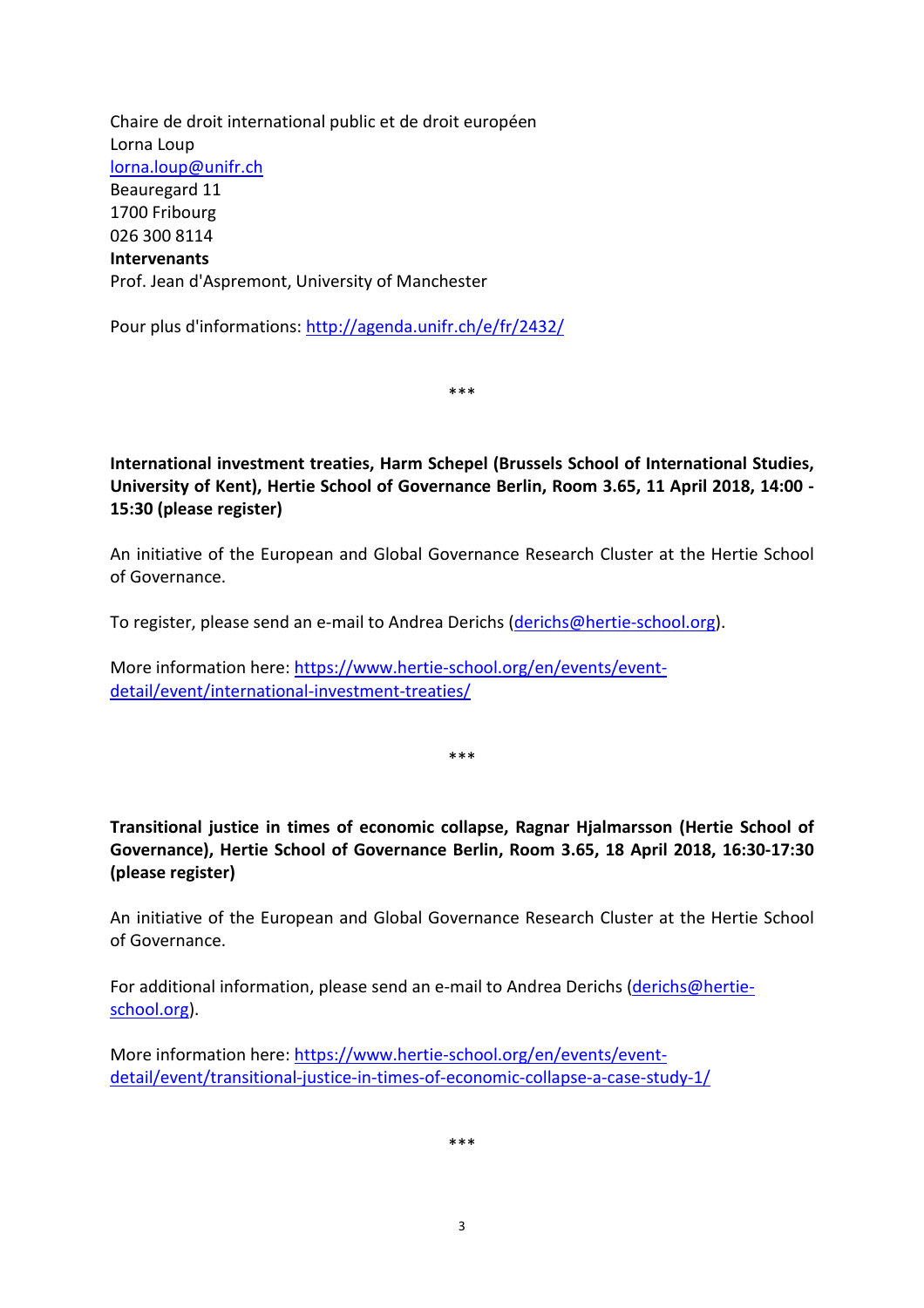<span id="page-6-0"></span>**MPIL Theory Talks with Dr. Dana Schmalz, MPIL Heidelberg, Room 014, 19 April 2018, 15:30**

Link to the Event here [http://www.mpil.de/de/pub/aktuelles/veranstaltungen.cfm?calendar.Display&cat=3&iDispl](http://www.mpil.de/de/pub/aktuelles/veranstaltungen.cfm?calendar.Display&cat=3&iDisplayID=7&event_ID=440&date=03/14/2018) [ayID=7&event\\_ID=440&date=03/14/2018](http://www.mpil.de/de/pub/aktuelles/veranstaltungen.cfm?calendar.Display&cat=3&iDisplayID=7&event_ID=440&date=03/14/2018)

\*\*\*

<span id="page-6-1"></span>**Decline of International Refugee Law?, Thomas Franck Lecture by Terje Einarsen (University of Bergen), The Berlin Potsdam Research Group / KFG -The International Rule of Law - Rise or Decline?, Humboldt University Berlin, Room 213, 23 April 2018, 18:15 - 19:45**

Terje Einarsen is Professor of Law at the University of Bergen and Senior Research Associate at the University of London. He was previously a judge as well as a member of the immigration board of appeals in Norway. His areas of research include international criminal law, human rights law, refugee law as well as asylum and immigration law. Recently he has published works on the concept of universal crimes in international law, the universal asylum system and the right to refugee status.

The lecture will take place on Monday, 23 April 2018, at 18.15 in room 213, Law Faculty of Humboldt-Universität zu Berlin (Unter den Linden 9).

More information here: [http://www.kfg](http://www.kfg-intlaw.de/News%20and%20Events/news_einzel.php?ID=102)[intlaw.de/News%20and%20Events/news\\_einzel.php?ID=102](http://www.kfg-intlaw.de/News%20and%20Events/news_einzel.php?ID=102)

\*\*\*

# <span id="page-6-2"></span>**Conference: The Rights of Migrants and Refugees: Exploring the role of courts and tribunals, NUI Galway, 17 - 18 May 2018**

The Irish Centre for Human Rights, NUI Galway, is hosting a conference on the theme of 'Vindicating the Rights of Migrants and Refugees: exploring the role of courts and tribunals' on **17 – 18 May 2018.**

The event will take place in the Aula Maxima in NUI Galway and will bring together practitioners, academics, students and policy makers working in the field of migration and asylum law and policy.

More Information here: <http://www.conference.ie/Conferences/index.asp?Conference=555>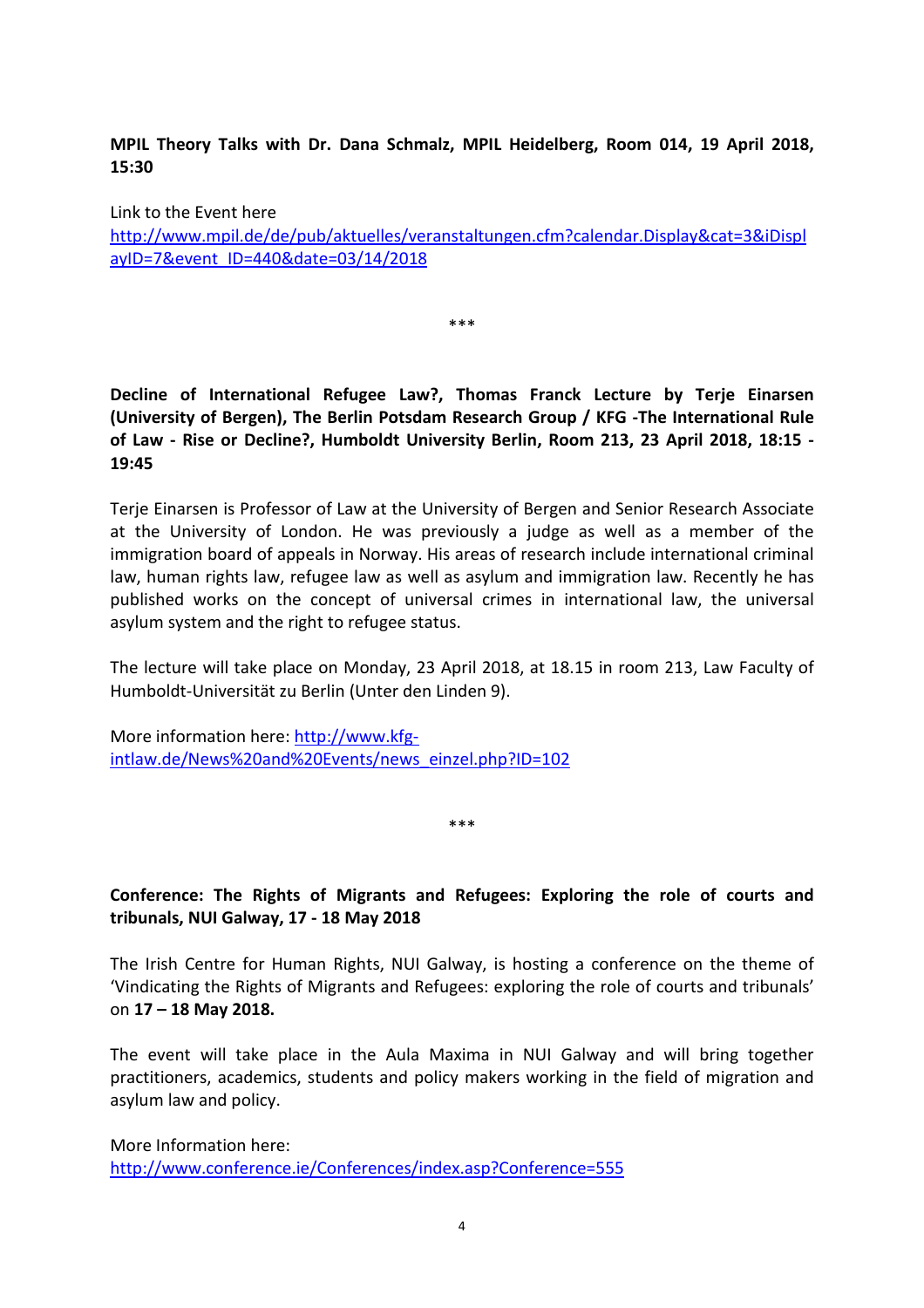#### <span id="page-7-0"></span>**Conference: Unpacking Economic and Social Rights: International and Comparative Dimensions, University of Göttingen, 9 - 10 November 2018**

We are pleased to announce that the joint research project of the Institute of International and European Law of the University of Göttingen and the Minerva Center for Human Rights at the Hebrew University of Jerusalem Faculty of Law will be holding a conference 9 - 10 November 2018 in Göttingen, Germany under the title "Unpacking Economic and Social Rights: International and Comparative Dimensions". The conference is a culmination of a joint research project directed by Prof. Tomer Broude and Prof. Andreas L. Paulus and examines economic and social rights from a comparative perspective, looking at German, Israeli and European legal systems and their respective constitutional, legislative and jurisprudential experiences, as well as the universal human rights framework under the auspices of the United Nations. In addition to this call, Prof. Paulus and Prof. Broude, junior researchers of the project and associate and invited scholars will present their research at the conference.

More Information here[: https://www.uni-goettingen.de/en/konferenz+/577734.html](https://www.uni-goettingen.de/en/konferenz+/577734.html)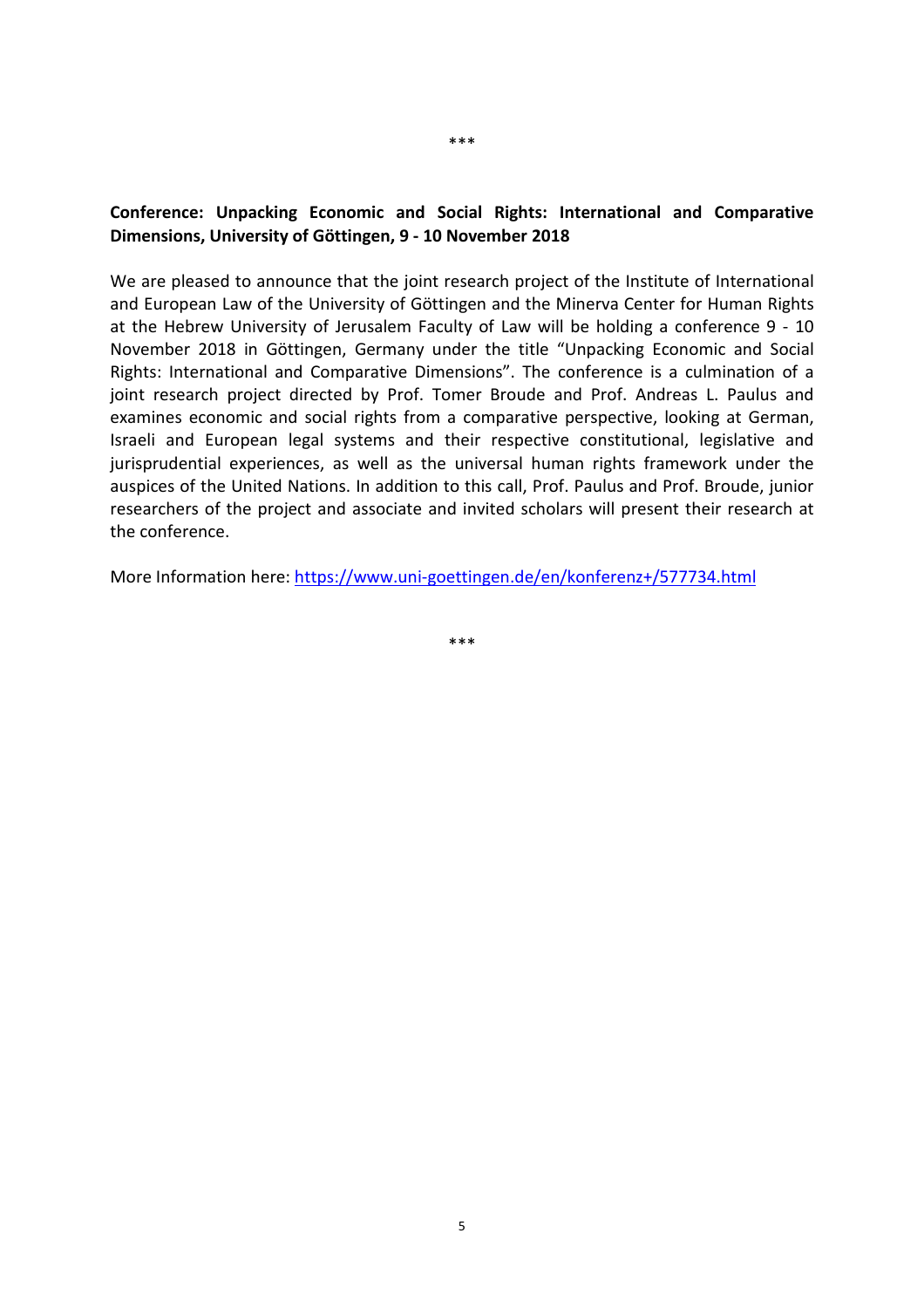#### **II. Stellenausschreibungen**

# <span id="page-8-1"></span><span id="page-8-0"></span>**One Research Fellowship (100%), Lauterpacht Centre for International Law, Brandon Research Fellowship in International Law (Deadline: 19 March 2018)**

The Lauterpacht Centre for International Law is pleased to invite applications for the 2018- 2019 Brandon Research Fellowship, which continues to be funded by generous gifts made by Mr Michael Brandon (1923-2012) in 2009 and by Mr Christopher Brandon in 2013.

The Brandon Research Fellowship is intended to cover a stay of at least 11 - 13 weeks at the Lauterpacht Centre for International Law and has a maximum value of GBP 4,500; any additional travel or other expenses will be the responsibility of the selected Fellow. Awards will be made pro rata if a visit of less than 11 weeks is agreed to. The Fellowship is tenable between October 2018 and September 2019. Two awards may be made if the strength of the field warrants it.

LCIL provides a centre for research in Cambridge for legal practitioners and academics from around the world. The Brandon Research Fellow will be welcomed as part of the community of visiting academics at LCIL and will undertake their own research project on some aspect of public or private international law or international arbitration. Whilst the expectation is that candidates will pursue their own research project, should the successful applicant's research project be within an area connected to an LCIL Fellows' project or research activities, candidates may be invited to contribute or collaborate in those projects. Information on requirements and eligibility can be found in the guidance notes below.

#### APPLICATION DEADLINE: MONDAY 19 MARCH 2018

Applications should be submitted in accordance with the guidance notes and using the application form below. The application should consist of the following: -completed Application Form (including an outline of the proposed research); -a curriculum vitae (maximum four pages); -two letters of reference.

All documents should be prepared in English. Applications must be received by 19 March 2018. Late or incomplete applications will not be considered.

More Information here[: http://www.lcil.cam.ac.uk/news/content/brandon-research](http://www.lcil.cam.ac.uk/news/content/brandon-research-fellowship-international-law-2018-2019-applications-deadline-19-march-)[fellowship-international-law-2018-2019-applications-deadline-19-march-](http://www.lcil.cam.ac.uk/news/content/brandon-research-fellowship-international-law-2018-2019-applications-deadline-19-march-)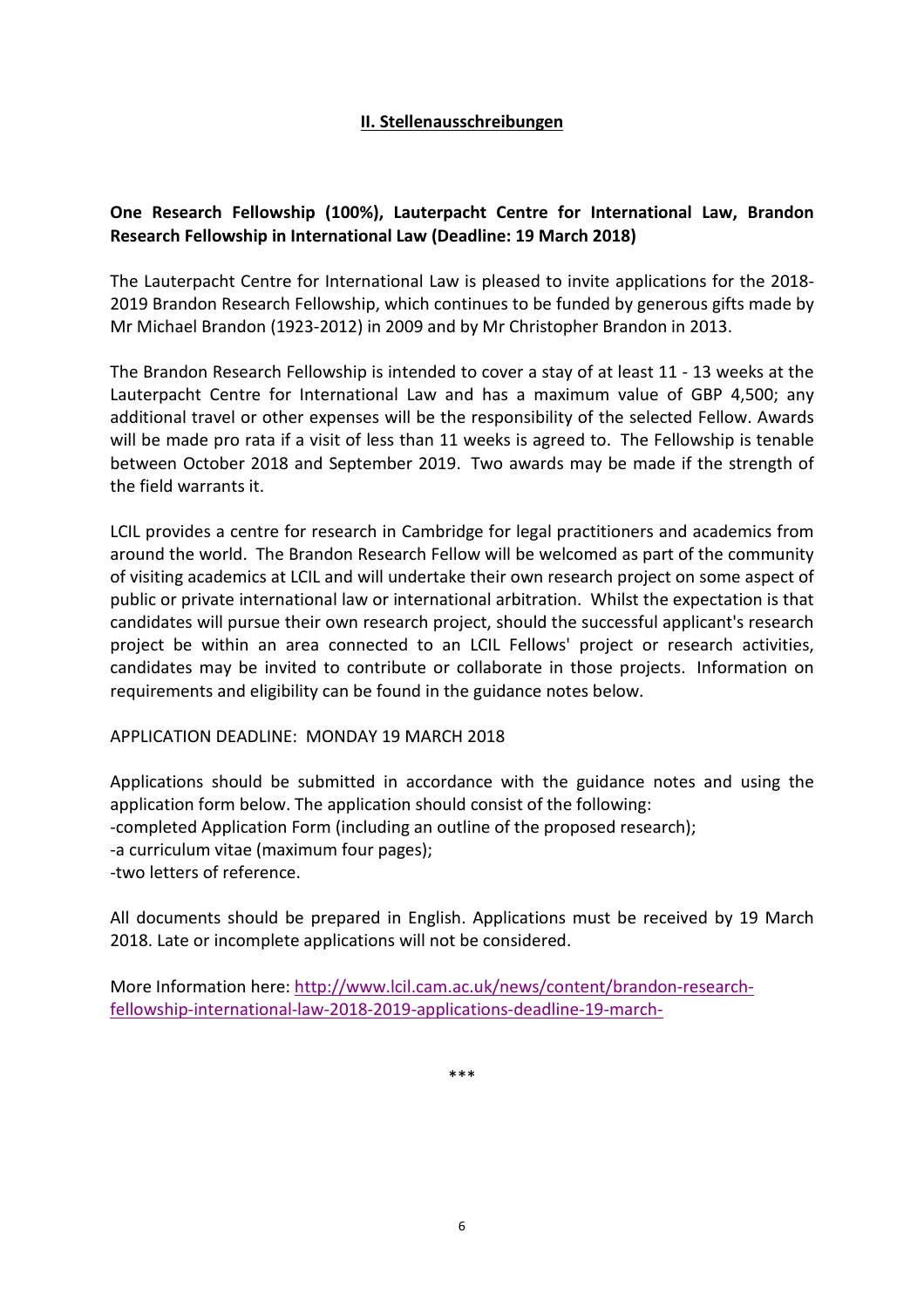# <span id="page-9-0"></span>**Eine Stelle als Wissenschaftliche Hilfskraft, (8h/W, befristet), Universität Potsdam, Deutsch-Russisches Forschungsprojekt, Prof. Dr. Norman Weiß (Bewerbungsfrist 23. März 2018)**

Im Rahmen des von Prof. Dr. Norman Weiß koordinierten deutsch-russischen Forschungsprojekts "Promoting and Strengthening International Law Through Regional Cooperation" ist ab 1. Juni 2018 eine Stelle als wissenschaftliche Hilfskraft mit Abschluss mit einer wöchentlichen Arbeitszeit von 8 Stunden befristet bis zum 31. August 2018 zu besetzen.

#### **Ihre Aufgaben:**

- Literaturrecherche für das Projekt,
- Mitwirkung an der Erarbeitung eines Förderantrags,
- Betreuung eines Projektworkshops.

#### **Einstellungsvoraussetzungen:**

- abgeschlossene juristische Hochschulausbildung (Staatsexamen oder Master),
- Kenntnisse im Völkerrecht,
- Anwenderkenntnisse im Umgang mit modernen Kommunikationsmitteln und
- Standardsoftware, insbesondere MS Office,
- sehr gute Deutsch- und Englischkenntnisse.

Ihre Bewerbung mit den üblichen Unterlagen (Motivationsschreiben, tabellarischer Lebenslauf, Zeugnisse) richten Sie bitte bis zum 23. März 2018 an folgende E-Mail- Adresse: weiss at uni-potsdam.de. Die Auswahlgespräche sind für den 6. April 2018 geplant.

#### Mehr Informationen hier[: http://www.uni-](http://www.uni-potsdam.de/fileadmin01/projects/jura/Dokumente/Stellenausschreibungen/StellenausschreibungKasan.pdf)

[potsdam.de/fileadmin01/projects/jura/Dokumente/Stellenausschreibungen/Stellenausschre](http://www.uni-potsdam.de/fileadmin01/projects/jura/Dokumente/Stellenausschreibungen/StellenausschreibungKasan.pdf) [ibungKasan.pdf](http://www.uni-potsdam.de/fileadmin01/projects/jura/Dokumente/Stellenausschreibungen/StellenausschreibungKasan.pdf)

\*\*\*

#### <span id="page-9-1"></span>**Eine Stelle als Wissenschaftliche\*r Mitarbeiter\*in (25%), Universität Potsdam, MenschenRechtsZentrum, Prof. Dr. Norman Weiß (Bewerbungsfrist: 23. März 2018)**

Im Rahmen des von Prof. Dr. Norman Weiß koordinierten deutsch-russischen Forschungsprojekts "Promoting and Strengthening International Law Through Regional Cooperation" ist ab 1. Juni 2018 eine Stelle als wissenschaftliche Hilfskraft mit Abschlussmit einer wöchentlichen Arbeitszeit von 8 Stunden befristet bis zum 31. August 2018 zu besetzen.

#### **Ihre Aufgaben:**

- Literaturrecherche für das Projekt
- Mitwirkung an der Erarbeitung eines Förderantrags
- Betreuung eines Projektworkshops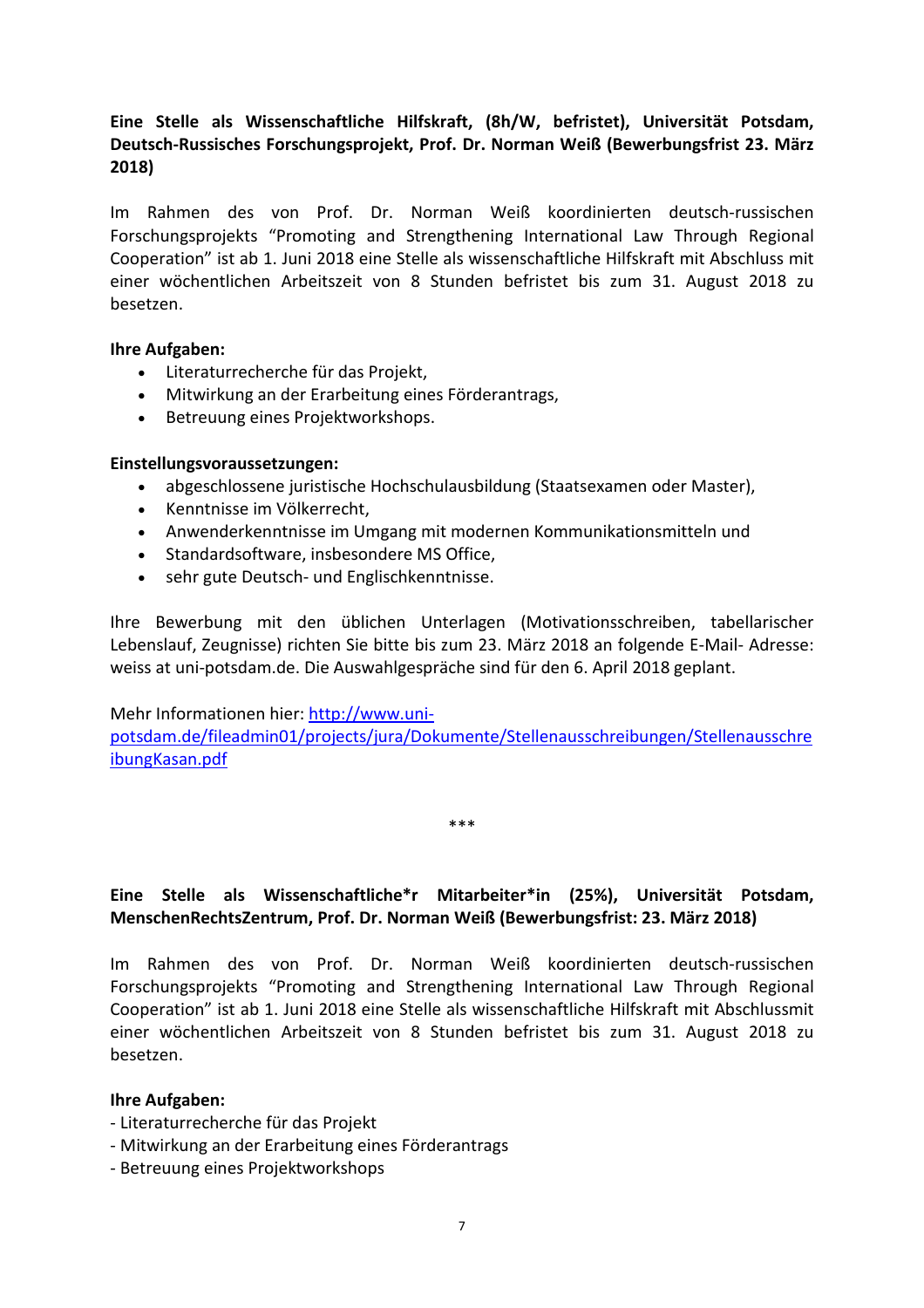#### **Einstellungsvoraussetzungen:**

- abgeschlossene juristische Hochschulausbildung (Staatsexamen oder Master)
- Kenntnisse im Völkerrecht
- Anwenderkenntnisse im Umgang mit modernen Kommunikationsmitteln und Standardsoftware, insbesondere MS Office
- sehr gute Deutsch- und Englischkenntnisse

Ihre Bewerbung mit den üblichen Unterlagen (Motivationsschreiben, tabellarischer Lebenslauf, Zeugnisse) richten Sie bitte bis zum 23. März 2018 an folgende E-Mail-Adresse: [weiss@uni-potsdam.de](mailto:weiss@uni-potsdam.de) Die Auswahlgespräche sind für den 6. April 2018 geplant.

Mehr Informationen hier[: https://www.uni-](https://www.uni-potsdam.de/fileadmin01/projects/jura/Dokumente/Stellenausschreibungen/StellenausschreibungKasan.pdf)

[potsdam.de/fileadmin01/projects/jura/Dokumente/Stellenausschreibungen/Stellenausschre](https://www.uni-potsdam.de/fileadmin01/projects/jura/Dokumente/Stellenausschreibungen/StellenausschreibungKasan.pdf) [ibungKasan.pdf](https://www.uni-potsdam.de/fileadmin01/projects/jura/Dokumente/Stellenausschreibungen/StellenausschreibungKasan.pdf)

\*\*\*

<span id="page-10-0"></span>**Eine Stelle als Akademische\*r Mitarbeiter\*in (50%), Europa-Universität Viadrina Frankfurt (Oder), Lehrstuhl für Öffentliches Recht und Europarecht, Prof. Dr. Carsten Nowak (Bewerbungsfrist: 25. März 2018)**

# **Zu Ihren Aufgaben gehören:**

- Unterstützung des Lehrstuhls im Rahmen von Forschung und Lehre
- Abhalten einer vorlesungsbegleitenden Arbeitsgemeinschaft, vorrangig im Europarecht und Öffentlichen Recht
- Unterstützung des Lehrstuhls im Rahmen von Drittmittelprojekten

#### **Ihr Profil umfasst:**

- 1. Juristisches Staatsexamen oder vergleichbarer Abschluss
- Sehr gute Kenntnisse im Europarecht
- Gute Englischkenntnisse
- Bereitschaft zur Promotion

#### **Wir bieten Ihnen:**

- Arbeiten und Leben an einer lebendigen Universität mit internationalem Profil
- Einen stetigen interdisziplinären Austausch, vor allem im osteuropäischen Raum
- Eine familienfreundliche Hochschule
- Angebot flexibler Arbeitszeitmodelle
- Gesundheitsmanagement (Gesundheitskurse oder physiotherapeutische Behandlungen unter Freistellung der Arbeitszeit)
- Zusätzliche Altersvorsorge über die VBL
- Angebote der fachlichen Aus- und Weiterbildung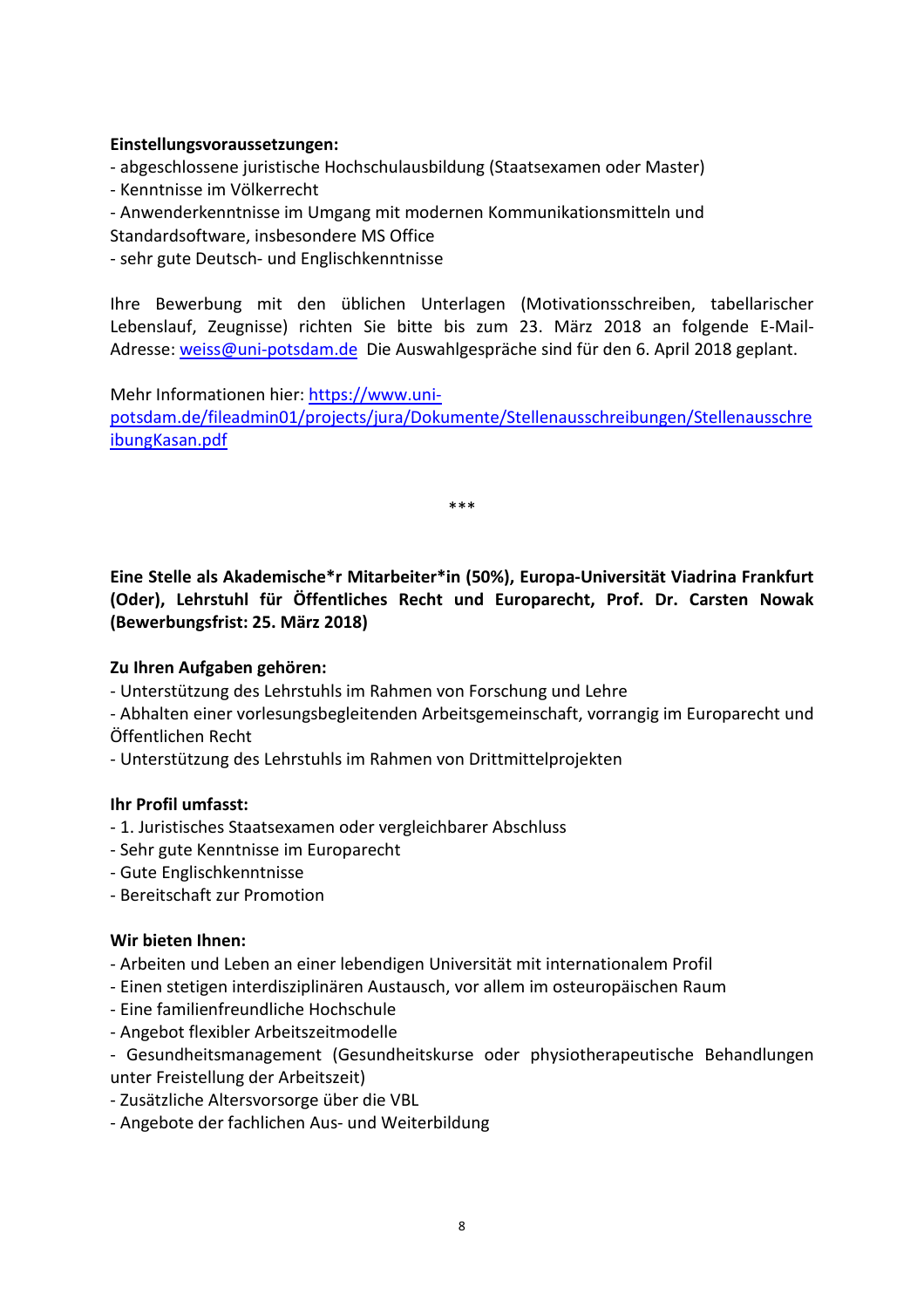Ihre Bewerbung richten Sie bitte unter Angabe der o.g. Kenn-Nr. als eine PDF-Datei bis zum 25.03.2018 an: [bewerbung@europa-uni.de](mailto:bewerbung@europa-uni.de)

Mehr Informationen hier[: https://www.europa](https://www.europa-uni.de/de/struktur/verwaltung/dezernat_2/stellenausschreibung/1116-18-01.pdf)[uni.de/de/struktur/verwaltung/dezernat\\_2/stellenausschreibung/1116-18-01.pdf](https://www.europa-uni.de/de/struktur/verwaltung/dezernat_2/stellenausschreibung/1116-18-01.pdf)

<span id="page-11-0"></span>**Eine Stelle als Wissenschaftliche\*r Mitarbeiter\*in (50%), Justus-Liebig-Universität Gießen, Refugee Law Clinic, Prof. Dr. Jürgen Bast (Bewerbungsfrist 27. März 2018)**

\*\*\*

An der Professur für Öffentliches Recht und Europarecht, Fachbereich Rechtswissenschaft, ist im Rahmen der Refugee Law Clinic ab 01.05.2018 befristet bis zum 30.9.2020 eine Teilzeitstelle im Umfang von 50 % einer Vollbeschäftigung mit einer/einem Wissenschaftlichen Mitarbeiterin/Mitarbeiter gemäß § 2 WissZeitVG und § 65 HHG mit Gelegenheit zu eigener wissenschaftlicher Weiterbildung zu besetzen. Bei Vorliegen der tariflichen Voraussetzungen erfolgt die Vergütung nach Entgeltgruppe 13 Tarifvertrag Hessen (TV-H).

#### **Aufgaben:**

Die Beschäftigung erfolgt zur Förderung der eigenen wissenschaftlichen Qualifizierung durch den Erwerb wissenschaftlicher Kompetenzen durch vertiefte Auseinandersetzung mit und eigenständige Forschung zum deutschen, europäischen und internationalen Flüchtlingsrecht. Darüber hinaus besteht die Pflicht zur Übernahme von Lehraufgaben gemäß Lehrverpflichtungsverordnung des Landes Hessen.

#### **Anforderungsprofil:**

Sie verfügen über ein abgeschlossenes wissenschaftliches Hochschulstudium, fundiertes Wissen im Asyl- und Aufenthaltsrecht und haben bereits Erfahrung in der Rechtsberatung von Schutzsuchenden. Die Promotion zu einem migrationsrechtlichen Thema ist erwünscht.

Die Justus-Liebig-Universität Gießen strebt einen höheren Anteil von Frauen im Wissenschaftsbereich an; deshalb bitten wir qualifizierte Wissenschaftlerinnen nachdrücklich, sich zu bewerben. Aufgrund des Frauenförderplanes besteht eine Verpflichtung zur Erhöhung des Frauenanteils. Die Justus-Liebig-Universität versteht sich als eine familiengerechte Hochschule. Bewerberinnen und Bewerber mit Kindern sind willkommen.

Ihre Bewerbung (keine E-Mail) richten Sie bitte unter Angabe des Aktenzeichens 259/20118/01 mit den üblichen Unterlagen bis zum 27.3.2018 an den Präsidenten der Justus-Liebig-Universität Gießen, Erwin-Stein-Gebäude, Goethestraße 58, 35390 Gießen. Bewerbungen Schwerbehinderter werden - bei gleicher Eignung - bevorzugt. Wir bitten, Bewerbungen nur in Kopie vorzulegen, da diese nach Abschluss des Verfahrens nicht zurückgesandt werden.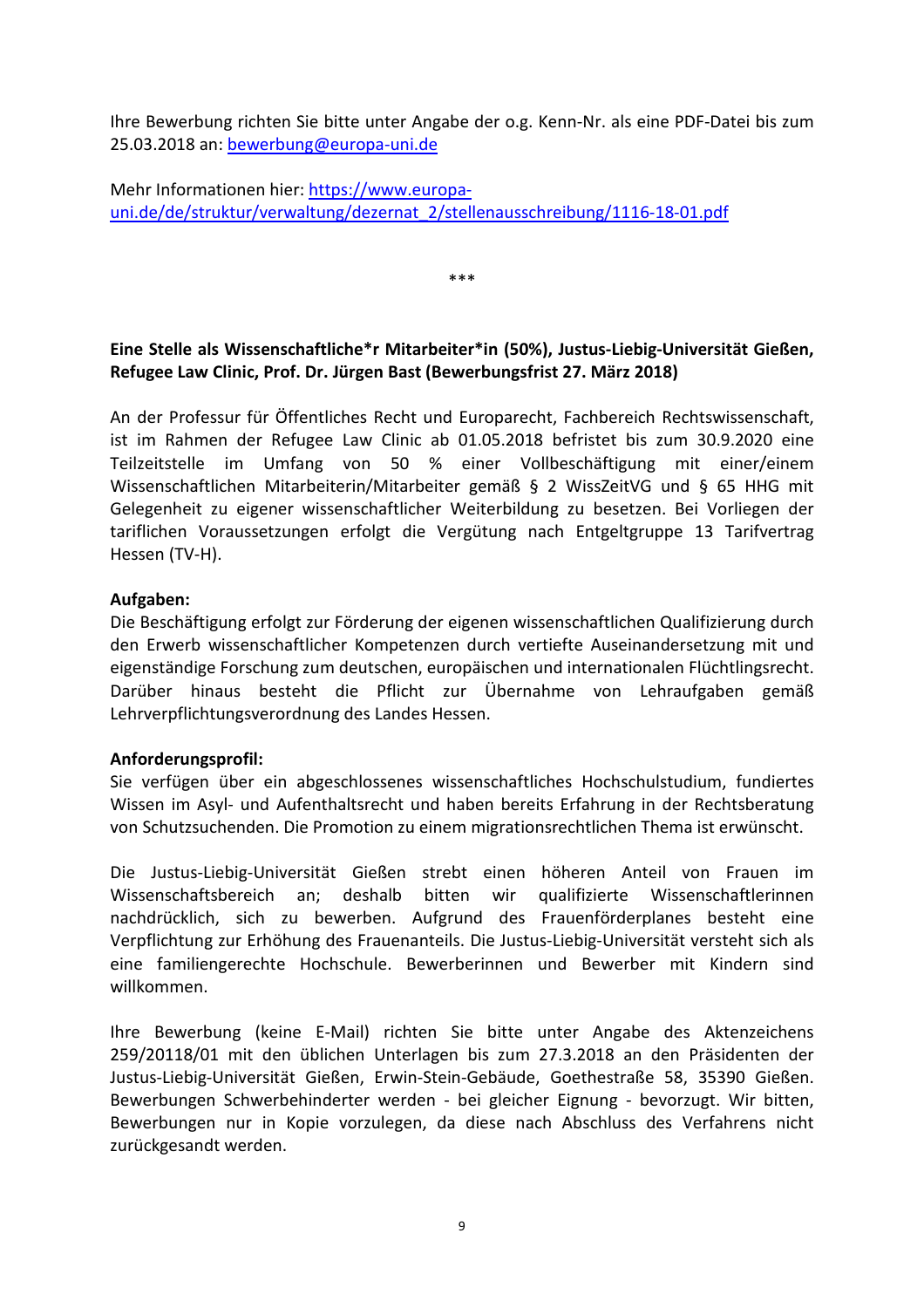Mehr Informationen hier[: http://www.inst.uni](http://www.inst.uni-giessen.de/stellenmarkt/pdf/stelle0010577.pdf)[giessen.de/stellenmarkt/pdf/stelle0010577.pdf](http://www.inst.uni-giessen.de/stellenmarkt/pdf/stelle0010577.pdf)

\*\*\*

<span id="page-12-0"></span>**Eine Stelle als Akademische\*r Mitarbeiter\*in (50%), Europa-Universität Viadrina Frankfurt (Oder), Lehrstuhl für Strafrecht, insbesondere Europäisches Strafrecht und Völkerstrafrecht, Prof. Dr. Gudrun Hochmayr, (Bewerbungsfrist: 31. März 2018)**

# **Zu Ihren Aufgaben gehören:**

- Erbringen wissenschaftlicher Dienstleistungen
- Leitung von Arbeitsgemeinschaften

#### **Ihr Profil umfasst:**

- Mindestens eine Juristische Staatsprüfung mit der Note "vollbefriedigend"
- Besonderes Interesse am Strafrecht, auch in seinen internationalen Bezügen
- Gute Englischkenntnisse
- Genauigkeit, Verlässlichkeit
- Einsatzbereitschaft
- Eigenständigkeit
- Teamfähigkeit
- Solide EDV-Kenntnisse

#### **Wir bieten Ihnen:**

- Arbeiten und Leben an einer lebendigen Universität mit internationalem Profil
- Einen stetigen interdisziplinären Austausch, vor allem im osteuropäischen Raum
- Eine familienfreundliche Hochschule
- Angebot flexibler Arbeitszeitmodelle
- Gesundheitsmanagement (Gesundheitskurse oder physiotherapeutische Behandlungen unter Freistellung der Arbeitszeit)
- Zusätzliche Altersvorsorge über die VBL
- Angebote der fachlichen Aus- und Weiterbildung

Ihre Bewerbung mit richten Sie bitte unter Angabe der o.g. Kenn-Nr. als eine PDF-Datei bis zum 31.3.2018 an: [bewerbung@europa-uni.de](mailto:bewerbung@europa-uni.de)

Mehr Informationen hier[: https://www.europa](https://www.europa-uni.de/de/struktur/verwaltung/dezernat_2/stellenausschreibung/111241-18-02.pdf)[uni.de/de/struktur/verwaltung/dezernat\\_2/stellenausschreibung/111241-18-02.pdf](https://www.europa-uni.de/de/struktur/verwaltung/dezernat_2/stellenausschreibung/111241-18-02.pdf)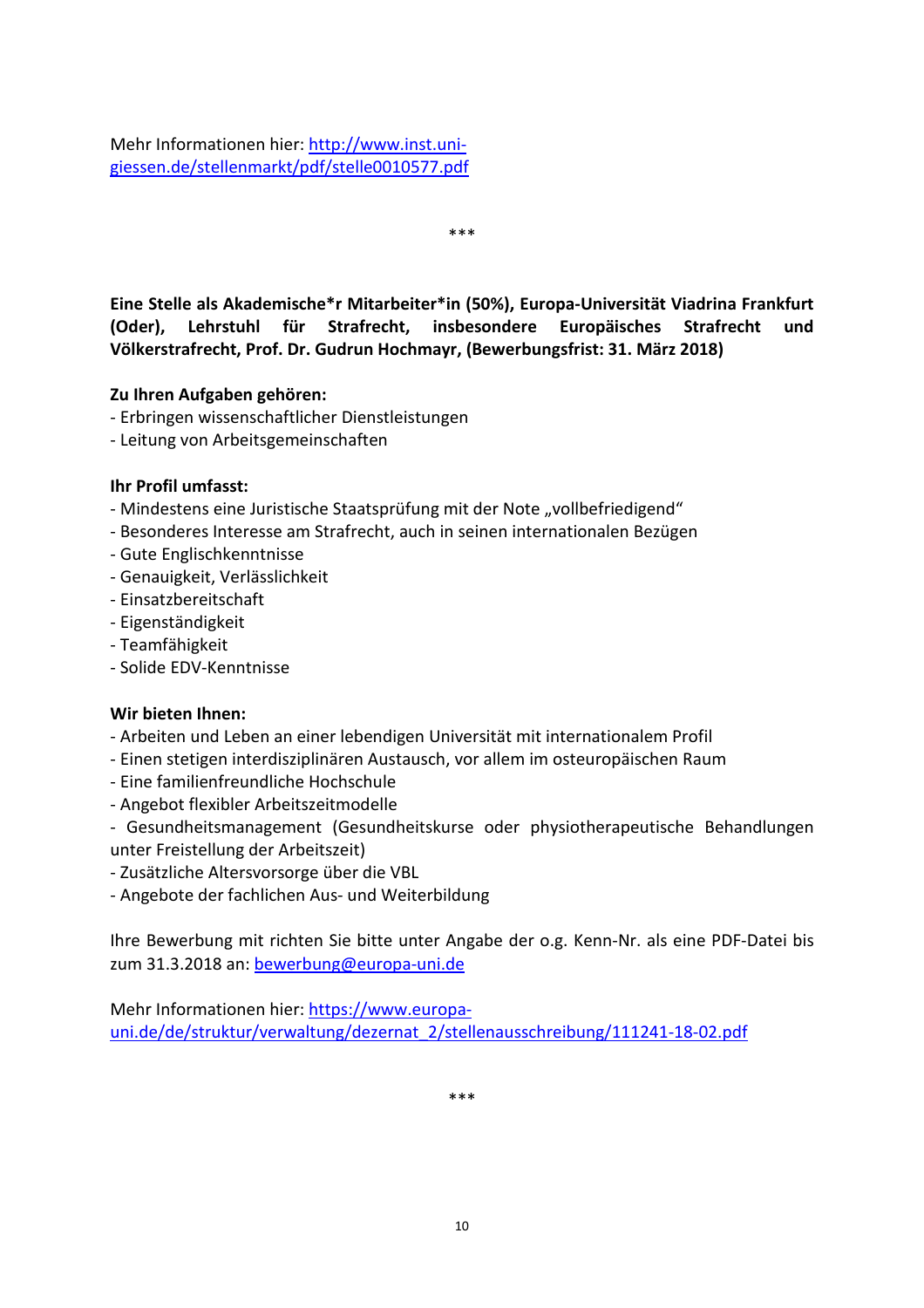<span id="page-13-0"></span>**Eine Stelle als Wissenschaftliche\*r Mitarbeiter\*in (50%), Universität Konstanz, Lehrstuhl für Öffentliches Recht, Europa- und Völkerrecht, Prof. Dr. Daniel Thym (Bewerbungsfrist: 3. April 2018)**

Die Universität Konstanz ist seit 2007 in der Exzellenzinitiative des Bundes und der Länder erfolgreich.

Am Lehrstuhl für Öffentliches Recht, Europa- und Völkerrecht ist ab dem 1. Mai 2018 die Stelle einer/eines **Akademischen Mitarbeiterin / Akademischen Mitarbeiters (Entgeltgruppe 13 TV-L / 50%)** zunächst befristet für die Dauer von 2 Jahren zu besetzen.

Der Tätigkeitsschwerpunkt liegt im Europarecht und/oder dem Migrationsrecht. Bewerber/innen sollten das Erste juristische Staatsexamen möglichst mit der Note vollbefriedigend bestanden haben, englische Sprachkenntnisse besitzen und ein belegtes Interesse an den Forschungsschwerpunkten des Lehrstuhls mitbringen. Die Stelle dient der Anfertigung einer Dissertation.

Die Universität bemüht sich um die Beseitigung von Nachteilen, die für Wissenschaftlerinnen im Bereich der Hochschule bestehen. Sie strebt eine Erhöhung des Anteils von Frauen in Forschung und Lehre an.

Die Universität Konstanz setzt sich besonders für die Vereinbarkeit von Familie und Erwerbsleben ein.

Die Universität Konstanz unterstützt Dual Career-Paare. Informationen erhalten Sie unter: [http://www.uni-konstanz.de/dcc.](http://www.uni-konstanz.de/dcc)

Menschen mit einer Schwerbehinderung werden bei entsprechender Eignung vorrangig eingestellt (Tel. Nr. der Schwerbehindertenvertretung: +49 (0) 7531 / 88-4016).

Nähere Auskünfte erteilt Ihnen Herr Prof. Dr. Thym, Tel.: +49 (0) 7531/88-2247.

Ihre Bewerbung mit den üblichen Unterlagen senden Sie bitte **unter Angabe der Kennziffer 2018/038 bis zum 3. April 2018** an die Universität Konstanz, Lehrstuhl Prof. Dr. Daniel Thym, Fachbereich Rechtswissenschaft, Universitätsstraße 10, 78464 Konstanz.

#### **Bewerbungsende: 3.4.2018**

Mehr Informationen hier[: https://www.uni](https://www.uni-konstanz.de/stellenangebote/stellenauswahl.php/stellenauswahl.php?seite=2018/038&id=1)[konstanz.de/stellenangebote/stellenauswahl.php/stellenauswahl.php?seite=2018/038&id=1](https://www.uni-konstanz.de/stellenangebote/stellenauswahl.php/stellenauswahl.php?seite=2018/038&id=1)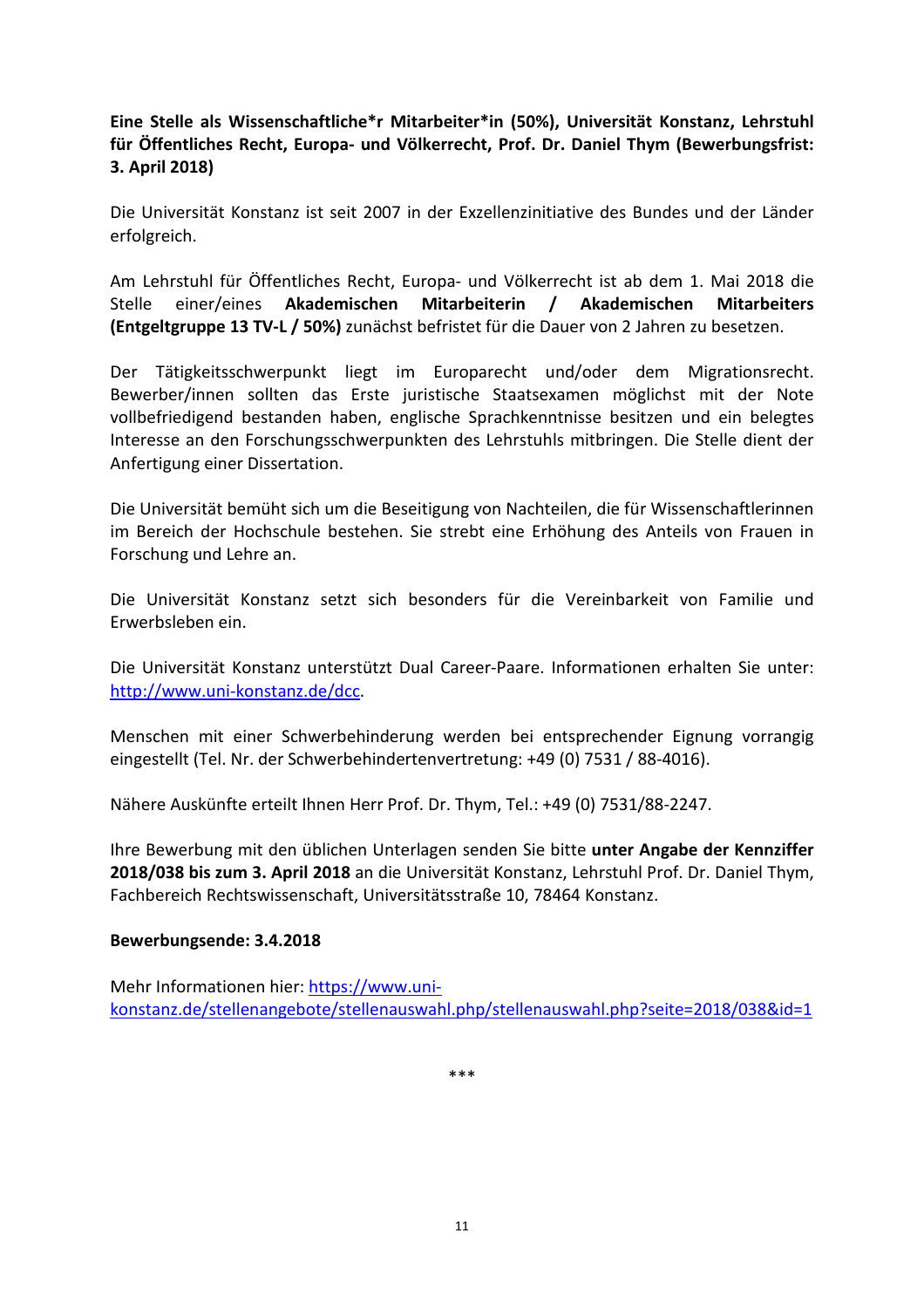# <span id="page-14-0"></span>**Eine Stelle als Wissenschaftliche\*r Mitarbeiter\*in (50%), TU Dresden, Institut für Völkerrecht und Europarecht, Prof. Dr. Steiger, (Bewerbungsfrist 3. April 2018)**

Am Institut für Völkerrecht und Europarecht ist an der Professur für Völkerrecht, Europarecht und Öffentliches Recht (Prof. Dr. Dominik Steiger) zum 1.7.2018 eine Stelle als wiss. Mitarbeiter/in (bei Vorliegen der persönlichen Voraussetzungen E 13 TV-L) mit 50 % der regelmäßigen wöchentlichen Arbeitszeit, zunächst für drei Jahre mit der Option einer Verlängerung (Beschäftigungsdauer gem. WissZeitVG), zu besetzen. Eine Promotion in den Forschungsgebieten der Professur, u.a. im Forschungsgebiet Digitalisierung und Völkerrecht ist erwünscht.

#### Aufgaben:

Mitarbeit an Forschungsprojekten der Professur; Vorbereitung und Betreuung von Lehrveranstaltungen; Organisation der Professur; Mitarbeit bei der Klausuraufsicht.

#### Voraussetzungen:

Erstes Juristisches Staatsexamen oder einschlägiger Master mit weit überdurchschnittlichen Ergebnissen und mit sehr guten Kenntnissen im Völkerrecht; ausgezeichnete Kenntnisse der englischen Sprache. Gute Kenntnisse in einer zweiten Fremdsprache sind sehr von Vorteil.

Elektronische Rückfragen vorab können gern an Prof. Steiger gerichtet werden.

Frauen sind ausdrücklich zur Bewerbung aufgefordert. Selbiges gilt auch für Menschen mit Behinderungen.

Ihre Bewerbung senden Sie bitte mit den üblichen Unterlagen bis zum 03.04.2018 (es gilt der Poststempel der ZPS der TU Dresden) bevorzugt über das SecureMail Portal der TU Dresden [https://securemail.tu-dresden.de](https://securemail.tu-dresden.de/) als ein PDF-Dokument an [dominik.steiger@tu-dresden.de](mailto:dominik.steiger@tu-dresden.de)  oder an: TU Dresden, Juristische Fakultät, Institut für Völkerrecht und Europarecht, Professur für Völkerrecht, Europarecht und Öffentliches Recht, Herrn Prof. Dr. Dominik Steiger, 01062 Dresden.

Ihre Bewerbungsunterlagen werden nicht zurückgesandt, bitte reichen Sie nur Kopien ein. Vorstellungskosten werden nicht übernommen.

Mehr Informationen hier[: https://www.verw.tu-dresden.de/StellAus/download.asp?file=04-](https://www.verw.tu-dresden.de/StellAus/download.asp?file=04-2018%5CSteiger-WIMI_050318_277.pdf) [2018\Steiger-WIMI\\_050318\\_277.pdf](https://www.verw.tu-dresden.de/StellAus/download.asp?file=04-2018%5CSteiger-WIMI_050318_277.pdf)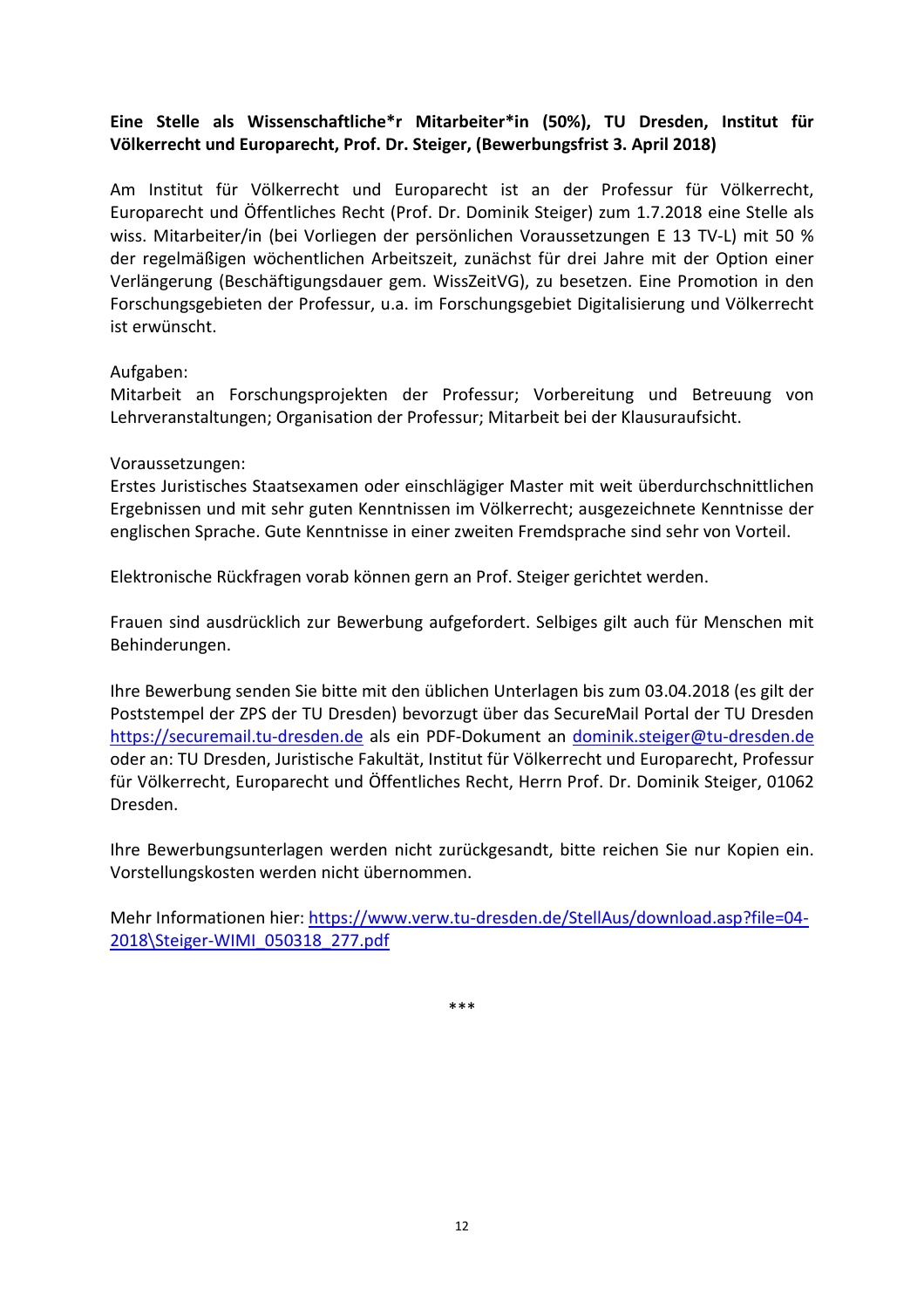<span id="page-15-0"></span>**Eine Stelle als Wissenschaftliche\*r Mitarbeiter\*in (25%), Universität Passau, Lehrstuhl für Staats- und Verwaltungsrecht, Europarecht, Europäisches und Internationales Wirtschaftsrecht, Prof. Dr. Christoph Herrmann (Bewerbungsfrist: 6. April 2018)**

An der Universität Passau ist am Lehrstuhl für Staats- und Verwaltungsrecht, Europarecht, Europäisches und Internationales Wirtschaftsrecht (Professor Dr. Christoph Herrmann) zum 1.Mai 2018 eine Stelle als Wissenschaftliche Mitarbeiterin / Wissenschaftlicher Mitarbeiter mit einem Viertel der regelmäßigen wöchentlichen Arbeitszeit zunächst befristet bis 30.September 2018 zu besetzen. Eine Weiterbeschäftigung aus anderen Mitteln sowie eine Erhöhung auf die Hälfte der wöchentlichen Arbeitszeit ist beabsichtigt.

# **Ihre Aufgaben**

-Mitarbeit an Forschung und Lehre des Lehrstuhls -Gelegenheit zur Promotion wird gegeben

#### **Ihr Profil**

-Ein weiterführender Hochschulabschluss im Bereich der Rechtswissenschaften (Staatsexamen, Master) oder einer Kombination aus Rechtswissenschaften und Wirtschaftswissenschaften, idealerweise mit einer ersten fachlichen Spezialisierung auf Europarecht oder europäisches und internationales Wirtschaftsrecht.

-Die Fähigkeit zur eigenverantwortlichen, lösungsorientierten und teambasierten wissenschaftlichen Arbeit wird vorausgesetzt. Erfahrung in der Lehrstuhlarbeit ist von Vorteil, überdurchschnittliche Englischkenntnisse sind erwünscht.

-Verhandlungssichere Englischkenntnisse sind dringend erwünscht.

#### **Wir bieten Ihnen**

-Eingruppierung in Entgeltgruppe 13 des TV-L, -Arbeitsplatz, IT- und Datenbankeninfrastruktur auf dem neuesten Stand der Technik.

Die Universität Passau hat sich zum Ziel gesetzt, ihren Frauenanteil zu erhöhen, und fordert Frauen nachdrücklich zur Bewerbung auf. Die Stelle ist für die Besetzung mit schwerbehinderten Menschen geeignet. Schwerbehinderte Bewerberinnen und Bewerber werden bei ansonsten im Wesentlichen gleicher Eignung, Befähigung und fachlicher Leistung bevorzugt eingestellt. Bei weiteren Fragen wenden Sie sich bitte an Herrn Professor Dr. Christoph Herrmann, LL.M. (E-Mail [christoph.herrmann@uni-passau.de\)](mailto:christoph.herrmann@uni-passau.de).

Bewerbungen mit aussagekräftigen Unterlagen (Lebenslauf, Motivationsschreiben und Zeugnisse) werden bis zum 6. April 2018 per E-Mail (eine PDF-Datei) erbeten an [christoph.herrmann@uni-passau.de.](mailto:christoph.herrmann@uni-passau.de) Ihre elektronische Bewerbung sollte genauso professionell gestaltet sein wie eine Bewerbung in Papierform und wird spätestens sechs Monate nach Ab-schluss des Bewerbungsverfahrens gelöscht.

Mehr Informationen hier[: www.uni-](http://www.uni-passau.de/fileadmin/dokumente/beschaeftigte/Stellenangebote/2018_05_WM_Prof_Herrmann.pdf)

[passau.de/fileadmin/dokumente/beschaeftigte/Stellenangebote/2018\\_05\\_WM\\_Prof\\_Herrm](http://www.uni-passau.de/fileadmin/dokumente/beschaeftigte/Stellenangebote/2018_05_WM_Prof_Herrmann.pdf) [ann.pdf](http://www.uni-passau.de/fileadmin/dokumente/beschaeftigte/Stellenangebote/2018_05_WM_Prof_Herrmann.pdf)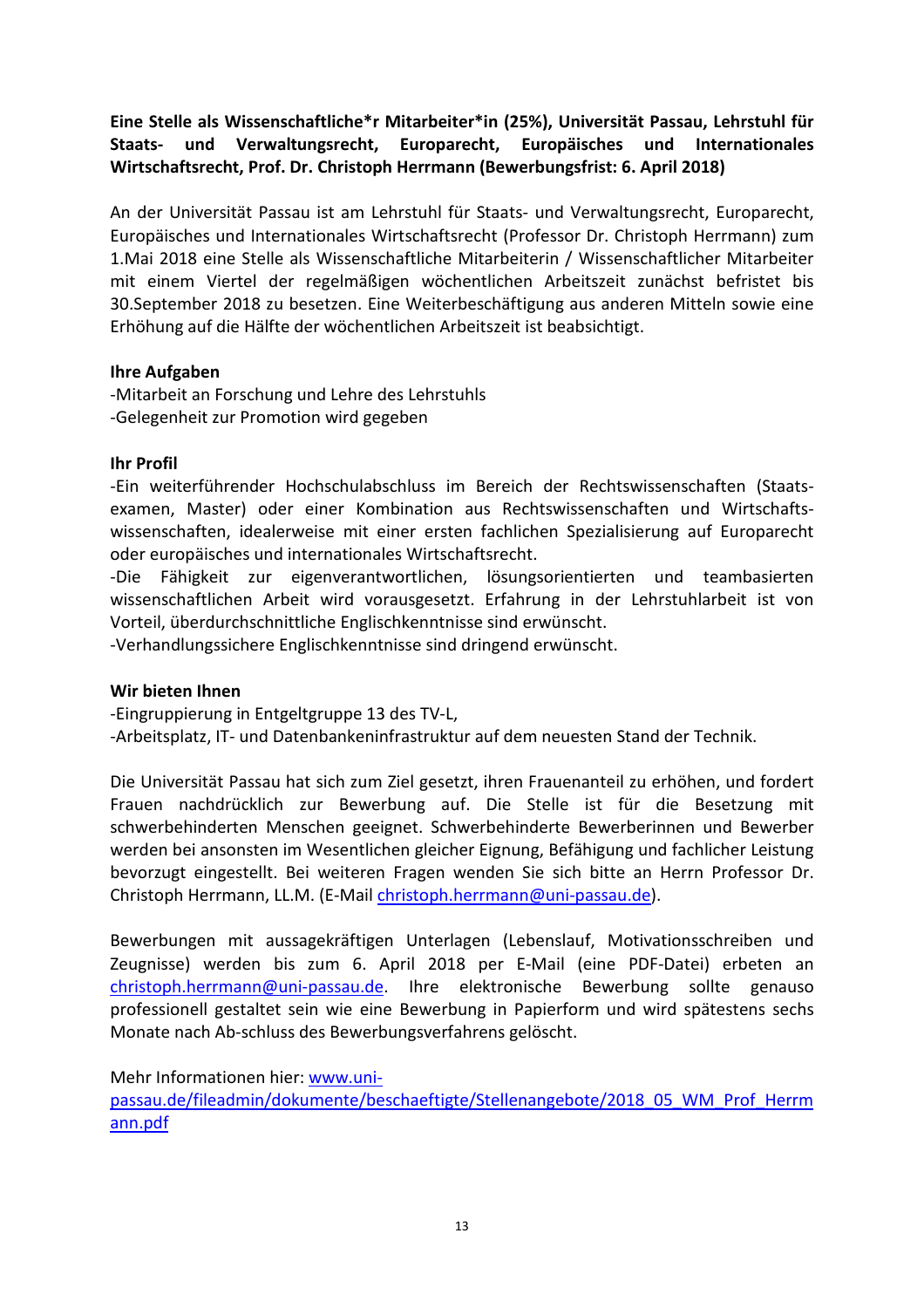<span id="page-16-0"></span>**Eine W1-Professur (100%), Universität Hamburg, Lehrauftrag für International Law with a Focus on behavioral Law & Economics (Bewerbungsfrist: 12. April 2018)**

#### **Aufgabengebiet:**

Im Zuständigkeitsbereich der Professur liegt die Verantwortung für Lehrveranstaltungen, insbesondere Seminare, im Bereich Völkerrecht und Verhaltensökonomie, die in deutscher und englischer Sprache zu halten sind. Zu den weiteren Aufgaben zählen die interdisziplinäre Forschung zu völkerrechtlichen Fragen sowie die Mitarbeit im Institut für Recht und Ökonomik.

Der § 12 Absatz 7 Satz 2 Hamburgisches Hochschulgesetz (HmbHG) findet Anwendung.

#### **Einstellungsvoraussetzungen:**

Wissenschaftliche Qualifikationen sowie weitere Voraussetzungen gemäß § 18 HmbHG.

#### **Weitere Kriterien:**

Von den Bewerberinnen und Bewerbern werden internationale wissenschaftliche Erfahrungen sowie Erfahrungen in der Einwerbung und Durchführung von Drittmittelprojekten erwartet. Die Universität Hamburg legt auf die Qualität der Lehre besonderen Wert. Lehrerfahrungen und Vorstellungen zur Lehre sind darzulegen.

Gesucht wird eine international profilierte und vernetzte Person die im Völker- und Europarecht international sichtbar ausgewiesen ist und einen wirtschaftswissenschaftlichen Hintergrund mit Bezug auf Verhaltensökonomie und Recht hat. Dabei wird Wert auf eine interdisziplinäre Grundlagenorientierung gelegt. Eine wirtschaftswissenschaftliche Ausbildung ist von Vorteil.

Erfahrungen im Ausland und in der interdisziplinären Zusammenarbeit sind erwünscht.

Es werden Engagement in der Profilbildung des Forschungsbereichs International Law and Behavioral Economics, die Bereitschaft zur interdisziplinären Zusammenarbeit in Forschung und Lehre sowie zur Mitwirkung am Institut für Recht und Ökonomik der rechtswissenschaftlichen Fakultät der Universität Hamburg erwartet.

Von der Stelleninhaberin/dem Stelleninhaber wird erwartet, dass sie/er innerhalb von zwei Jahren nach Dienstantritt die für die Lehre auf Deutsch erforderlichen Sprachkenntnisse (C1 des Gemeinsamen Europäischen Referenzrahmens für Sprachen) erwirbt, sofern sie/er über diese zum Zeitpunkt des Dienstantritts noch nicht verfügt.

Juniorprofessoren und -professorinnen forschen und lehren wissenschaftlich selbständig. Eine fachliche Anbindung an den Arbeitsbereich Law & Economics wird erwartet, um Synergien in Forschung und Lehre zu gewährleisten.

Vor Ablauf der zweiten Phase der Juniorprofessur erfolgt eine Evaluierung im Rahmen des Tenure Track, um die Voraussetzungen für eine Berufung auf eine W2-Professur zu prüfen.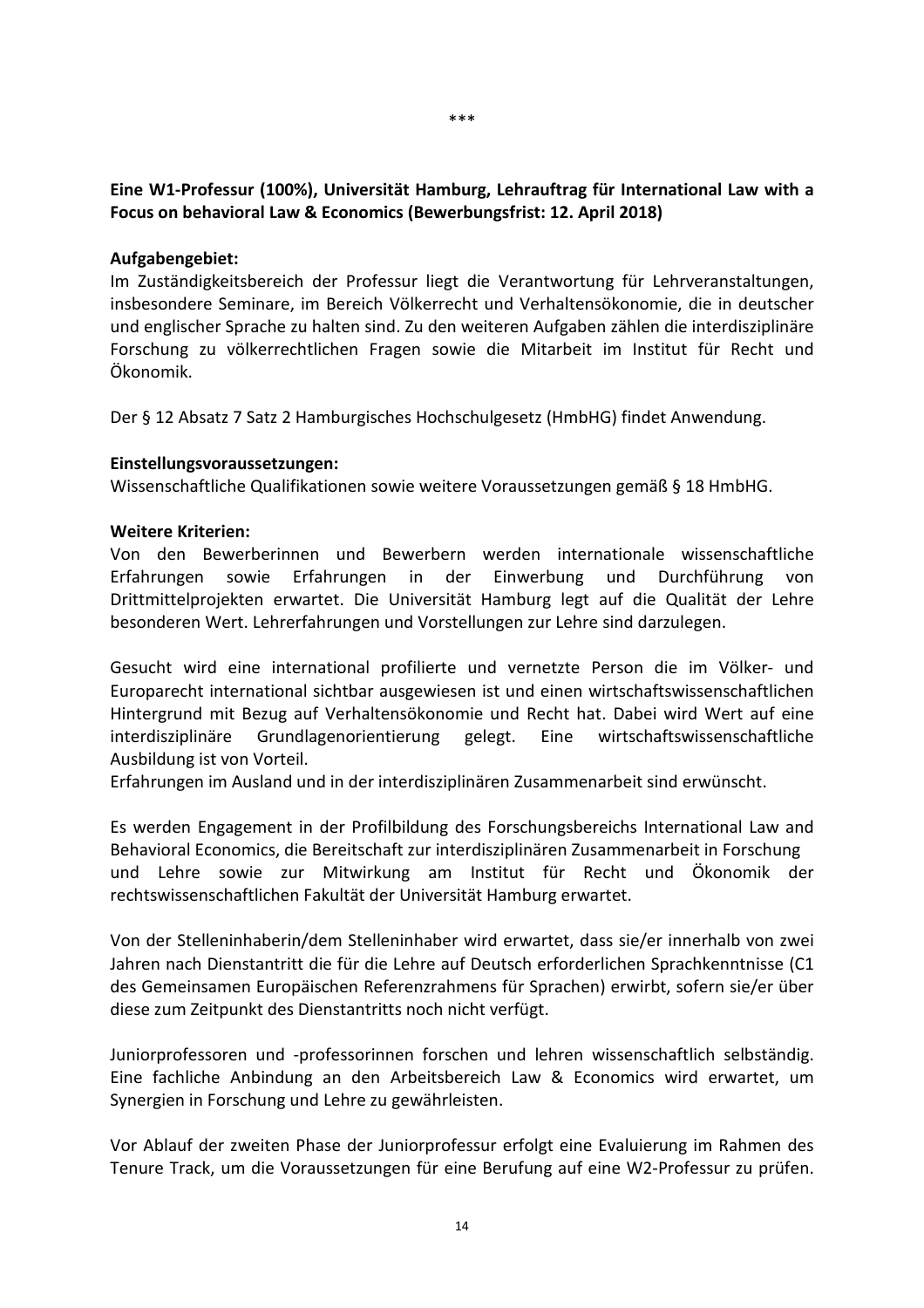Es gelten dann die Einstellungsvoraussetzungen gemäß § 15 HmbHG. Bei positivem Ergebnis des Bewertungsverfahrens erfolgt die Berufung auf eine unbefristete W2-Professur. Die Regelungen des Hausberufungsverbots gelten bereits bei der Berufung auf die Juniorprofessur.

Die Universität Hamburg will den Anteil von Frauen in Forschung und Lehre erhöhen. Sie ist deshalb an Bewerbungen von qualifizierten Wissenschaftlerinnen besonders interessiert. § 14 Abs. 3 Satz 3 HmbHG findet Anwendung.

Schwerbehinderte und ihnen gleichgestellte behinderte Menschen haben Vorrang vor gesetzlich nicht bevorrechtigten Bewerberinnen und Bewerbern gleicher Eignung, Befähigung und fachlicher Leistung.

Für nähere Auskünfte steht Ihnen Herr Prof. Dr. Stefan Oeter unter 040-428384565 oder [stefan.oeter@jura.uni-hamburg.de](mailto:stefan.oeter@jura.uni-hamburg.de) zur Verfügung.

Bewerbungen mit den üblichen Unterlagen (Lebenslauf, Publikationsliste, Nachweis von Lehrerfahrungen sowie Erfahrungen in der Einwerbung und Durchführung von Drittmittelprojekten, Kopien von Zeugnissen und Dokumenten, drei repräsentative Veröffentlichungen, Darlegung der Vorstellungen zur zukünftigen Forschung und Lehre) werden unter Angabe der Kennziffer JP 283 bis zum 12.4.2018 erbeten an den Präsidenten der Universität Hamburg, Stellenausschreibungen, Mittelweg 177, 20148 Hamburg oder vorzugsweise in elektronischer Form zusammengefasst in einer Datei im Format \*.pdf an: [Bewerbungen@verw.uni-hamburg.de.](mailto:Bewerbungen@verw.uni-hamburg.de)

Wir bitten Sie, mit Ihren Bewerbungsunterlagen ein ausgefülltes Bewerbungsformular einzureichen. Das Formular finden Sie unter folgendem Link: [www.uni-hamburg.de/form](http://www.uni-hamburg.de/form-prof-rw)[prof-rw](http://www.uni-hamburg.de/form-prof-rw)

Weitere Informationen hier: [https://www.uni](https://www.uni-hamburg.de/uhh/stellenangebote/juniorprofessuren/12-04-18-jp-283.pdf)[hamburg.de/uhh/stellenangebote/juniorprofessuren/12-04-18-jp-283.pdf](https://www.uni-hamburg.de/uhh/stellenangebote/juniorprofessuren/12-04-18-jp-283.pdf)

\*\*\*

# <span id="page-17-0"></span>**Eine W3-Professur (100%), Universität Passau, Lehrstuhl für Europäisches und Internationales Informations- und Datenrecht (Bewerbungsfrist: 23. April 2018)**

Die Universität Passau genießt durch exzellente Forschung, innovative Lehre und ein dichtes internationales Netzwerk hohe Sichtbarkeit und Ansehen. Rund 13.000 Studierende und über 1.100 Beschäftigte lernen und arbeiten nahe der Altstadt auf einem Campus, der modernste technische Infrastruktur mit einer preisgekrönten städtebaulichen Anlage vereint. International erfolgreiche High-Tech-Firmen und eine lebhafte Gründerszene, gepaart mit reicher Kultur und niederbayerischer Tradition, verleihen Stadt und Region Strahlkraft und tragen zur hervorragenden Arbeits- und Lebensqualität bei.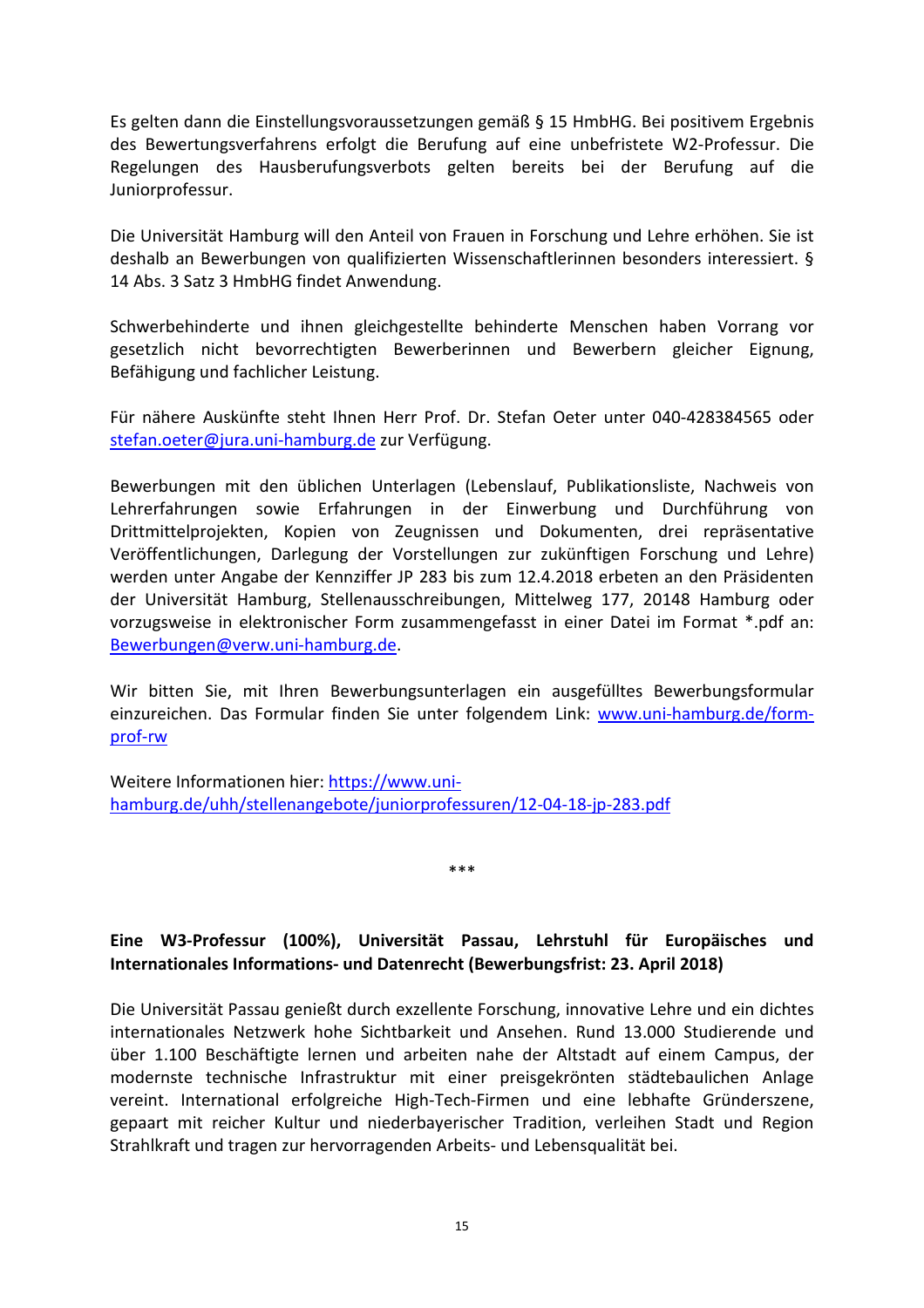An der Juristischen Fakultät der Universität Passau ist zum nächstmöglichen Zeitpunkt folgende Stelle im Beamtenverhältnis auf Lebenszeit zu besetzen: Lehrstuhl für Europäisches und Internationales Informations- und Datenrecht (W 3).

Sie vertreten an der Juristischen Fakultät das Informations- und Datenrecht in Forschung und Lehre. Ein besonderer Schwerpunkt liegt bei Rechtsfragen des Schutzes und der Verwertung von Daten und Informationen aus europäischer und internationaler Perspektive. Eine Lehrbefugnis im Zivilrecht oder im Öffentlichen Recht ist erwünscht. Der Lehrstuhl ist an der Universität Passau angesiedelt und überwiegend dort tätig. Die Aus-schreibung und Besetzung dieser Professur erfolgt im Rahmen des Zentrums Digitalisierung. Bayern (ZD.B), dem zentralen Element der Digitalisierungsstrategie BAYERN DIGI-TAL. Von den Bewerberinnen und Bewerbern wird erwartet, dass sie mit der Geschäftsstelle des ZD.B in Garching bei München (Webauftritt: [https://zentrum-digitalisierung.bayern/\)](https://zentrum-digitalisierung.bayern/) zusammenarbeiten und ihre Forschungsarbeit in die Projekte und Aktivitäten des ZD.B einbringen.

Eine Mitarbeit im fakultätsübergreifenden Institut für IT-Sicherheit und Sicherheitsrecht (ISL – [http://www.isl.uni-passau.de/\)](http://www.isl.uni-passau.de/) der Universität Passau, im Netzwerk Internet und Digitalisierung Ostbayern (INDIGO – [http://www.uni](http://www.uni-passau.de/wissenstransfer/netzwerke/indigo/)[passau.de/wissenstransfer/netzwerke/indigo/\)](http://www.uni-passau.de/wissenstransfer/netzwerke/indigo/) und im Internetkompetenzzentrum Ostbayern ist erwünscht. Forschung und Lehre der Universität Passau fokussieren auf das Leitthema Digitalisierung, vernetzte Gesellschaft und (Internet)Kulturen. Mitglieder aller Fakultäten etablieren derzeit ein einzigartiges, international ausgerichtetes Forum für interdisziplinäre Grundlagenforschung zu einer der größten Herausforderungen unserer Zeit: den gesellschaftlichen Implikationen der Digitalisierung. Die Bereitschaft zur intensiven fakultätsübergreifenden Kooperation im Rahmen des Leitthemas sowie ein substantieller Beitrag zu international sichtbarer Forschung der Universität Passau werden erwartet.

Die Juristische Fakultät ist bekannt für ihre erstklassige Juristenausbildung und intensiv praktizierte Internationalität. Sie steht für rechtswissenschaftliche Spitzenleistungen auf den Gebieten des Privatrechts, des Strafrechts, des Öffentlichen Rechts, des Verfahrensrechts sowie des Völker- und Europarechts und in den Grundlagen des Rechts. Profilbildende Themengebiete sind Wirtschaft und Arbeit, Finanzen und Steuern, Europa und internationale Dimensionen des Rechts, IT, Medien, Kommunikation und Digitalisierung, Grundlagen des Rechts sowie Prozess und Verfahren.

Einstellungsvoraussetzungen sind ein abgeschlossenes Hochschulstudium, pädagogische Eignung, die besondere Befähigung zu wissenschaftlicher Arbeit, die in der Regel durch die Qualität einer Promotion nachgewiesen wird sowie eine Habilitation oder gleichwertige wissenschaftliche Leistungen z. B. im Rahmen einer Juniorprofessur oder auch außerhalb des Hochschulbereichs. Zum Zeitpunkt der Ernennung darf das 52. Lebensjahr noch nicht vollendet sein (vgl. Art. 10 Abs. 3 Satz 2 BayHSchPG).

Die Universität Passau fördert aktiv Gleichstellung und Diversität und begrüßt daher qualifizierte Bewerbungen unabhängig von Geschlecht, kultureller und sozialer Herkunft, Religion, Weltanschauung, Behinderung oder sexueller Identität. Die Universität Passau strebt eine Erhöhung des Anteils von Frauen in Forschung und Lehre an und bittet deshalb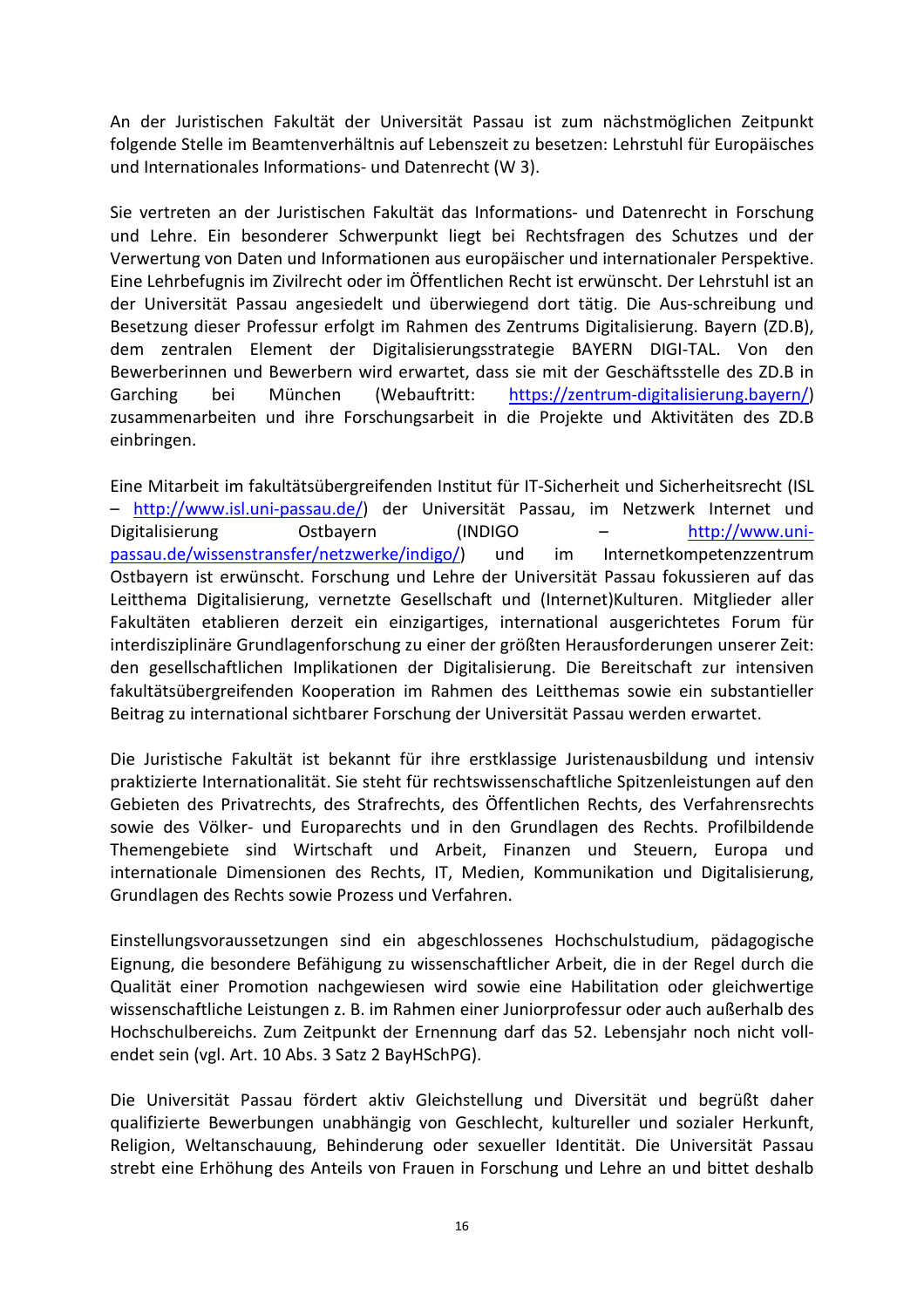Wissenschaftlerinnen nachdrücklich, sich zu bewerben. Teilzeitbeschäftigung ist möglich, wenn sich mehrere qualifizierte Teilzeitkräfte bewerben und diese sich passend ergänzen. Die Stelle ist für die Besetzung mit schwerbehinderten Menschen geeignet. Diese werden bei ansonsten im Wesentlichen gleicher Eignung, Befähigung und fachlicher Leistung bevorzugt.

Bewerbungen mit aussagekräftigen Unterlagen (Lebenslauf, Publikations- und Lehrverzeichnisse, Lehrevaluierungen etc.), möglichst in elektronischer Form (in nur einer PDF-Datei), senden Sie bitte bis zum 23. April 2018 an den Dekan der Juristischen Fakultät der Universität Passau, Herrn Professor Dr. Christoph Herrmann, 94030 Passau, E-Mail: [dekanat.jura@uni-passau.de.](mailto:dekanat.jura@uni-passau.de) Die elektronischen Bewerbungen werden sechs Monate nach Abschluss des Bewerbungsverfahrens gelöscht.

Mehr Informationen hier[: www.uni-](http://www.uni-passau.de/fileadmin/dokumente/beschaeftigte/Stellenangebote/2018_-_W_3-Europ%C3%A4isches_Internationales_Informations_und_Datenrecht.pdf)

[passau.de/fileadmin/dokumente/beschaeftigte/Stellenangebote/2018\\_-\\_W\\_3-](http://www.uni-passau.de/fileadmin/dokumente/beschaeftigte/Stellenangebote/2018_-_W_3-Europ%C3%A4isches_Internationales_Informations_und_Datenrecht.pdf) [Europ%C3%A4isches\\_Internationales\\_Informations\\_und\\_Datenrecht.pdf](http://www.uni-passau.de/fileadmin/dokumente/beschaeftigte/Stellenangebote/2018_-_W_3-Europ%C3%A4isches_Internationales_Informations_und_Datenrecht.pdf)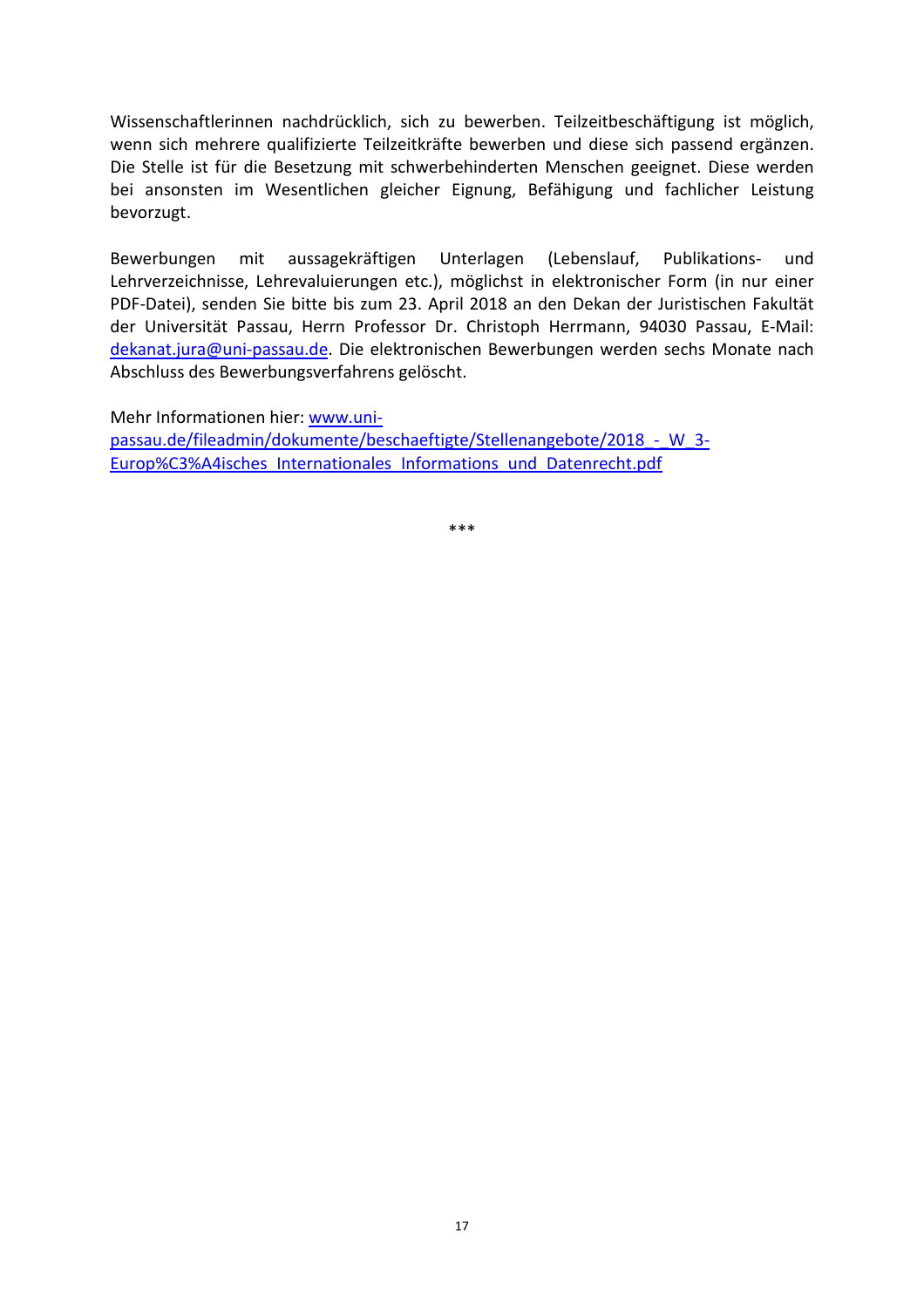#### **III. Call for Papers**

<span id="page-20-1"></span><span id="page-20-0"></span>**CfP: "Contemporary Challenges to International Law and Policy on Sustainable Development, Energy, Climate Change, Environmental Protection, Intellectual Property and Technology Transfer", Conference for Young Lawyers, 19 - 21 April 2018 (Deadline: 25 March 2018)**

Session to be held on "**Contemporary Challenges to International Law and Policy on Sustainable Development, Energy, Climate Change, Environmental Protection, Intellectual Property and Technology Transfer**", organized by gLAWcal - Global Law Initiatives for Sustainable Development (United Kingdom), the European Society of International Law (ESIL) Interest Group on International Environmental Law and the American Society of International Law (ASIL) Interest Group on Intellectual Property Law on the occasion of **the Conference for Young Lawyers (COFOLA) International**, held at Masaryk University, Telč (Czech Republic), 19 April – 21 April 2018.

More Information here[: http://www.glawcal.org.uk/events/call-for-papers-contemporary](http://www.glawcal.org.uk/events/call-for-papers-contemporary-challenges-to-international-law-and-policy-on-sustainable-development-energy-climate-change-environmental-protection-intellectual-property-and-technology-transfer)[challenges-to-international-law-and-policy-on-sustainable-development-energy-climate](http://www.glawcal.org.uk/events/call-for-papers-contemporary-challenges-to-international-law-and-policy-on-sustainable-development-energy-climate-change-environmental-protection-intellectual-property-and-technology-transfer)[change-environmental-protection-intellectual-property-and-technology-transfer](http://www.glawcal.org.uk/events/call-for-papers-contemporary-challenges-to-international-law-and-policy-on-sustainable-development-energy-climate-change-environmental-protection-intellectual-property-and-technology-transfer)

\*\*\*

# <span id="page-20-2"></span>**CfP: "Groningen Journal of International Law - Volume 6 (2018) - Issue I" (Deadline: 6 April 2018)**

#### **GENERAL TOPICS**

The Groningen Journal of International Law (GroJIL) now receives submissions on general topics related to international law for its Volume 6, Issue I to be published mid-2018. For more details see below.

The GroJIL is a not-for-profit, open access electronic journal. It is led and edited by students at the University of Groningen, the Netherlands. It seeks to advocate an outlook where legal change, rather than legal description, is at the forefront. Consequently, we particularly welcome submissions that use innovative methods and/or suggest new solutions to overcome the contemporary issues facing international law.

#### **TOPIC**

The Journal is open to all contributions on international law and particularly interested in receiving articles that specifically focus on how international law should engage with emerging challenges.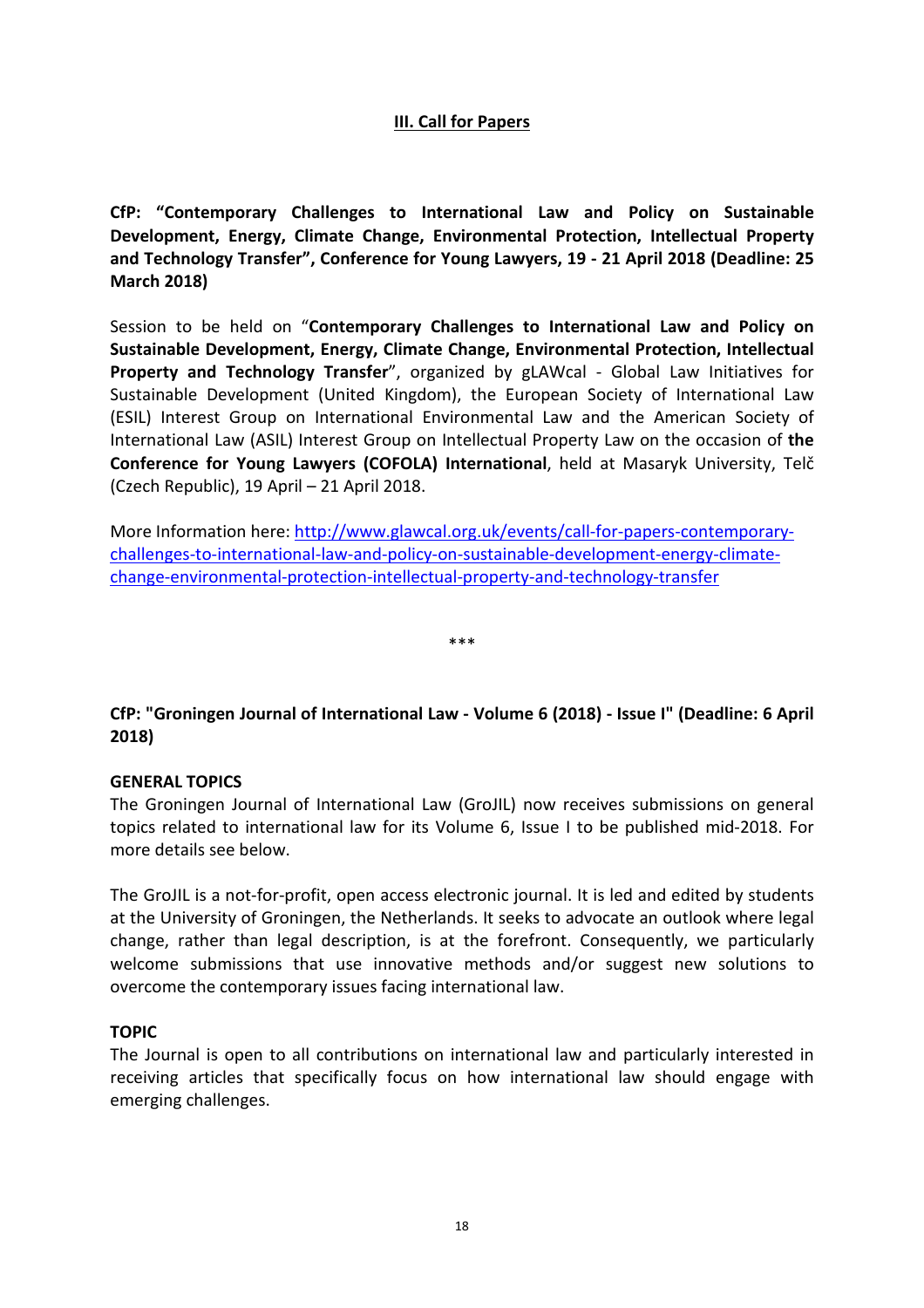#### **PRACTICAL INFORMATION**

The Editorial Board will select the articles after a quality of research and writing check, as well as according to the relevance of the topic. It also undertakes the responsibility of reviewing the articles as regards both language and formatting. The word limit for accepted articles is 12,000 words. For more detailed information please consult the GroJIL author guidelines to be found here [https://grojil.org/submissions/guidelines.](https://grojil.org/submissions/guidelines)

The Editorial Board now considers submissions for GroJIL 6(1) to be published mid-2018. The editorial board generally commits itself to reviewing submissions within 30 days. If you want your article to be considered for publication please submit it by sending an email to [board@grojil.org](mailto:board@grojil.org) by the 6 April 2018.

\*\*\*

# <span id="page-21-0"></span>**CfP: "Current Challenges for EU Cross-Border Litigation in a Changing Procedural Environment", MPIL Luxembourg, 26 - 28 September 2018 (Deadline: 15 April 2018)**

The Max Planck Institute Luxembourg has launched a call for abstracts, inviting young researchers to actively participate in a colloquium on the "**Current Challenges for EU Cross-Border Litigation in a Changing Procedural Environment".**

The colloquium will precede a larger conference hosted together with the Court of Justice of the European Union on the occasion of the 50th anniversary of the Brussels Convention on jurisdiction and the enforcement of judgments in civil and commercial matters.

The call is open to young professors, post-docs and advanced PhD students, until **15 April 2018.**

The selected candidates will be expected to present a paper during the colloquium hosted in Luxembourg on **26 September**, and a poster during the conference that follows. Organised in collaboration with the CJEU on 27 - 28 September, the conference will bring together members of the CJEU and renown procedural law scholars to look back on 50 years of European civil procedure and discuss the impact and importance of the Brussels Regime for European integration. The candidates' papers will then be included in the conference proceedings, along with the contributions of all speakers. All travel and accommodation expenses will be covered.

More Information here[: https://www.mpi.lu/news-and-events/latest](https://www.mpi.lu/news-and-events/latest-news/detail/detail/call-for-abstracts-on-the-challenges-for-eu-cross-border-litigation)[news/detail/detail/call-for-abstracts-on-the-challenges-for-eu-cross-border-litigation](https://www.mpi.lu/news-and-events/latest-news/detail/detail/call-for-abstracts-on-the-challenges-for-eu-cross-border-litigation)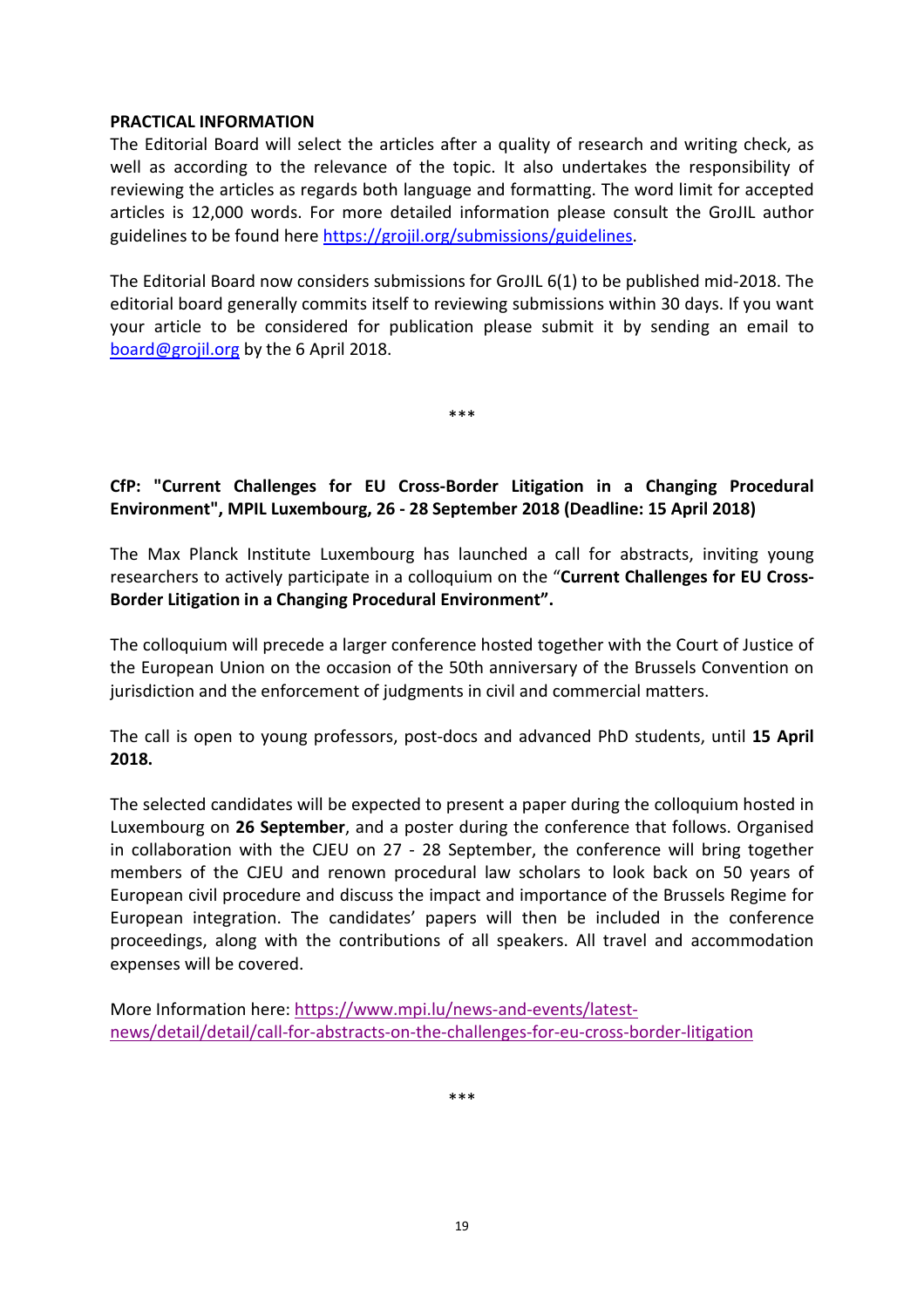# <span id="page-22-0"></span>**CfP: "Dealing With the Past to Create a Peaceful Future: Young Scholars' Perspectives on Transitional Justice", University of Cologne, Transitional Justice Research Group (TJRG), 14 - 15 September 2018 (Deadline: 2 May 2018)**

The Transitional Justice Research Group (TJRG) of the University of Cologne calls for submissions for the conference dealing with the Past to Create a Peaceful Future: Young Scholars' Perspectives on Transitional Justice.

#### GENERAL INFORMATION

Transitional Justice has become an increasingly important topic among academics and practitioners who seek to address massive human rights abuses and secure sustainable peace. Yet, much still needs to be debated: from the limits, effectivity and legitimacy of single transitional justice measures and mechanisms to the limits, effectivity and legitimacy of the weld as such. The conference seeks not only to further this debate, but also to bring together young scholars of multiple disciplines to enable an ongoing conversation and cooperation among the young generation of transitional justice researchers.

We invite submissions for papers on  $-$  but not restricted to  $-$  the following categories:

- Transitional justice between Global Norms and Local Realities
- Transitional justice in transitional and non-transitional contexts
- Transitional justice as a western oriented concept
- Legitimacy of transitional justice
- The goals of transitional justice
- Transitional justice and its aftermath
- Transitional justice as an evolving concept
- The impact of transitional justice on peace and democracy
- The interplay of different transitional justice measures
- Problems and opportunities due to the interdisciplinarity of transitional justice
- Questions relating to particular transitional justice measures
- The relation between transitional justice, human rights, international criminal law and international humanitarian law
- Case studies

The conference is directed at scholars who focus on transitional justice and have at least completed the first year of their master studies. It will be held in Cologne on the 14 and 15 September 2018.

Scholars who do not wish to submit a proposal, but still want to attend the conference can already register per mail at: [TJ-researchgroup@uni-koeln.de](mailto:TJ-researchgroup@uni-koeln.de)

#### **SUBMISSIONS**

Submissions will be accepted in English or German. They must include:

- The title of the presentation
- A short abstract of not more than 350 words Author name and short biographical details
- Contact details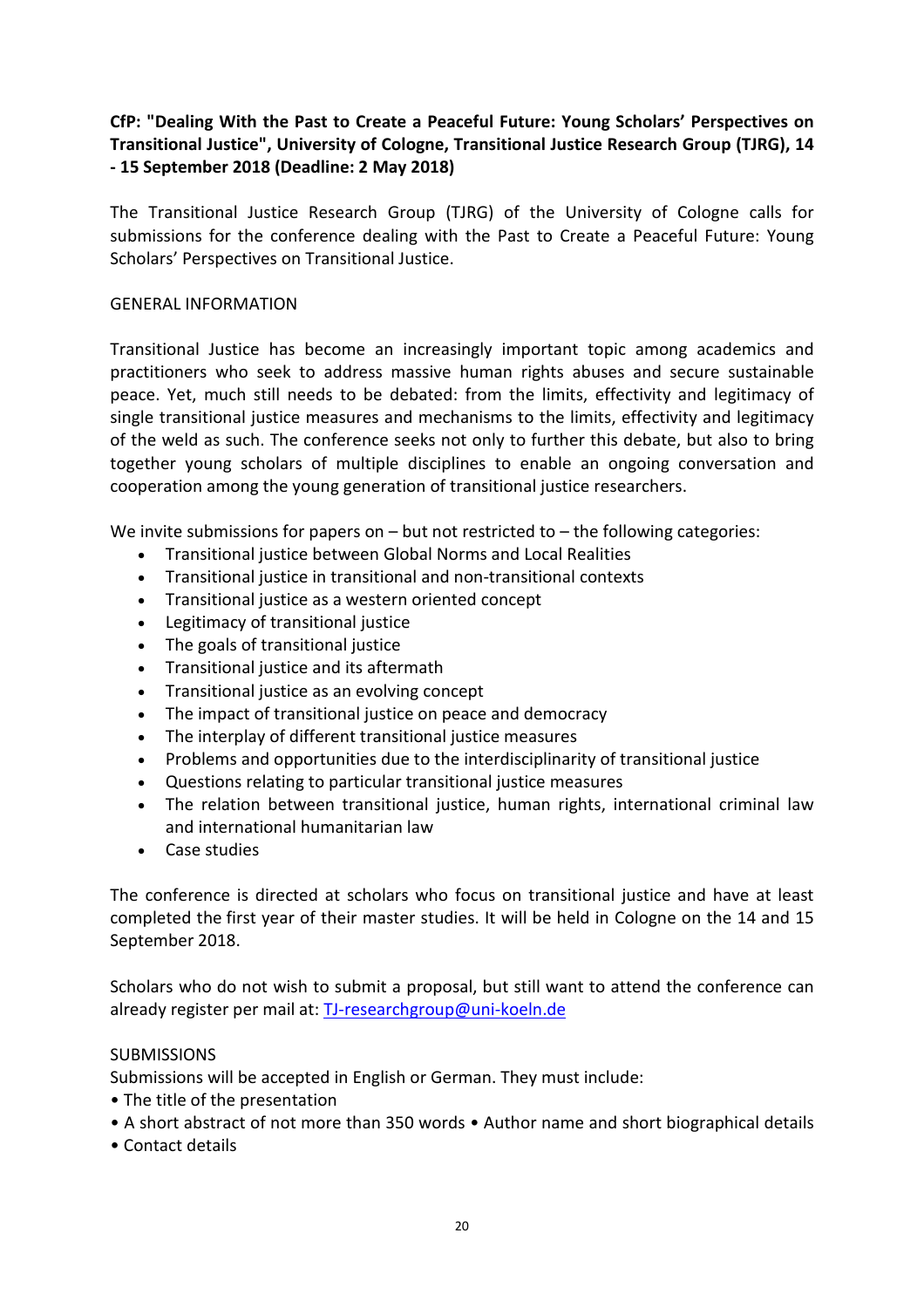Please submit your paper by the 2 May 2018 to: [TJ-researchgroup@uni-koeln.de](mailto:TJ-researchgroup@uni-koeln.de)

The TJRG will review all submissions and contact the selected authors until the 1 June 2018. Each selected author will get approximately 20 minutes to present his\*her topic at the conference. The format of the presentation (panel, presentation etc.) depends on the nal program and will be discussed with each author individually.

#### PRACTICAL INFORMATION

The conference will be held in the main building of the University of Cologne at Albertus-Magnus-Platz, 50923 Cologne. Unfortunately, no reimbursement of travel or accommodation costs can be provided.

#### THE TRANSITIONAL JUSTICE RESEARCH GROUP

The Transitional Justice Research Group was founded in 2017 by PhD Candidates of the University of Cologne. Its members come from the areas of law, history and Latin American studies. The research group serves as an interdisciplinary forum to discuss and advance research on all matters related to transitional justice.

\*\*\*

# <span id="page-23-0"></span>**CfP: Conference "Unpacking Economic and Social Rights: International and Comparative Dimensions", 9 - 10 November 2018 (Deadline: 1 June 2018)**

# **Conference Call**

We are pleased to announce that the joint research project of the Institute of International and European Law of the University of Göttingen and the Minerva Center for Human Rights at the Hebrew University of Jerusalem Faculty of Law will be holding a conference 9 - 10 November 2018 in Göttingen, Germany under the title "Unpacking Economic and Social Rights: International and Comparative Dimensions". The conference is a culmination of a joint research project directed by Prof. Tomer Broude and Prof. Andreas L. Paulus and examines economic and social rights from a comparative perspective, looking at German, Israeli and European legal systems and their respective constitutional, legislative and jurisprudential experiences, as well as the universal human rights framework under the auspices of the United Nations. In addition to this call, Prof. Paulus and Prof. Broude, junior researchers of the project and associate and invited scholars will present their research at the conference.

#### **Call for Paper**

Scholars who work on economic and social rights are invited to submit abstracts (up to 2 pages). The proceedings of the conference and papers presented will be published in the Goettingen Journal of International Law.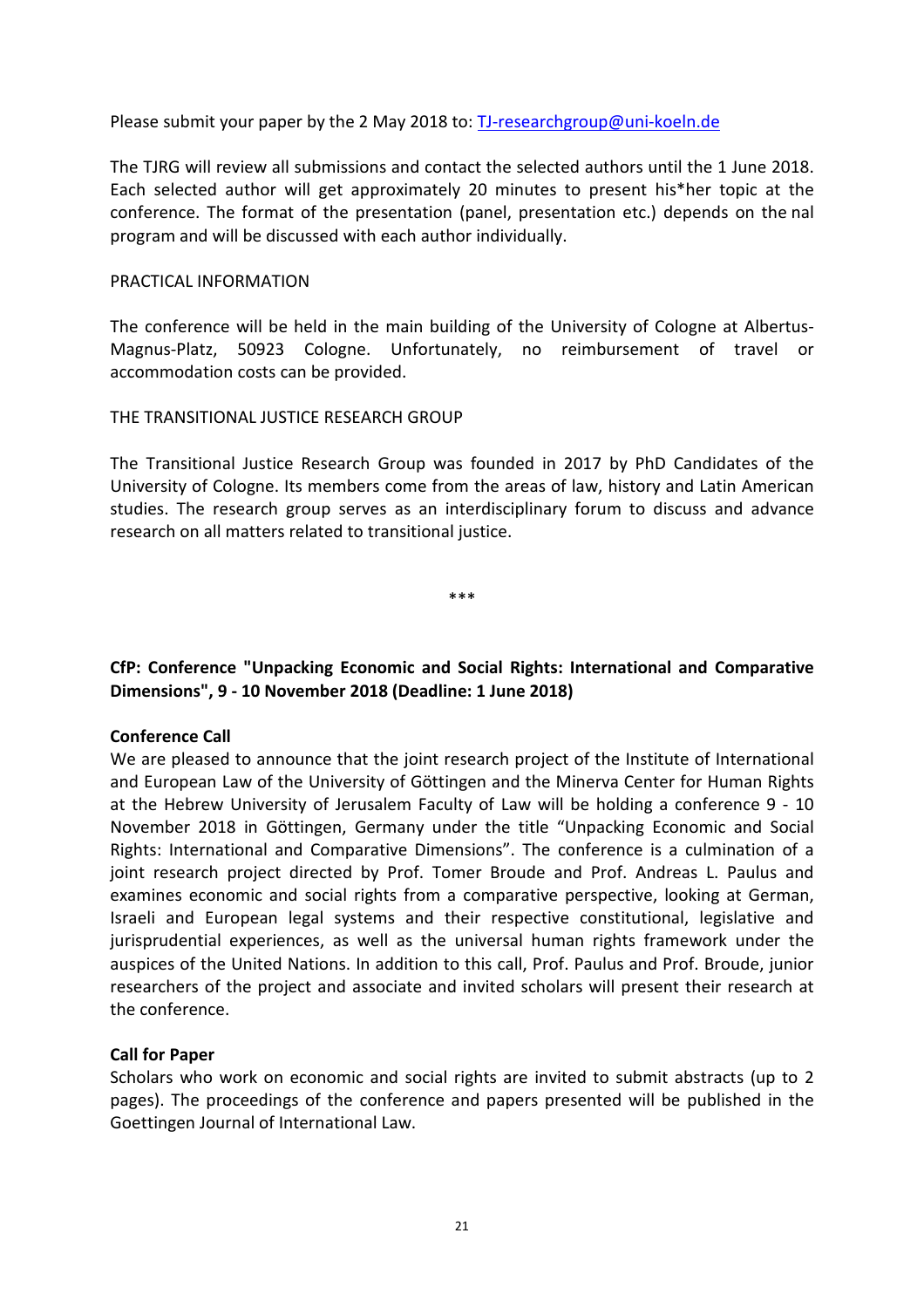**Deadline for submission of Abstracts: 1 June 2018.** Accepted proposals will be notified by 1 July 2018. Full papers due for submission by 1 November 2018. Detailed Information can be found in the Call for Paper here [https://www.uni-](https://www.uni-goettingen.de/de/document/download/41d34b14138b4d49b2ae5fc03a0be76d.pdf/Call%20for%20Papers%20Goettingen-Huji%20ESR%20Conference.pdf)

[goettingen.de/de/document/download/41d34b14138b4d49b2ae5fc03a0be76d.pdf/Call%20](https://www.uni-goettingen.de/de/document/download/41d34b14138b4d49b2ae5fc03a0be76d.pdf/Call%20for%20Papers%20Goettingen-Huji%20ESR%20Conference.pdf) [for%20Papers%20Goettingen-Huji%20ESR%20Conference.pdf](https://www.uni-goettingen.de/de/document/download/41d34b14138b4d49b2ae5fc03a0be76d.pdf/Call%20for%20Papers%20Goettingen-Huji%20ESR%20Conference.pdf)

\*\*\*

# <span id="page-24-0"></span>**CfP: "Politics and the Histories of International Law", Journal of the History of International Law, Conference Politics and the Histories of International Law, 15 - 16 February 2019 (Deadline: 1 June 2018)**

Journal of the History of International Law / Revue d'histoire du droit international (JHIL) Call for Papers: 'Politics and the Histories of International Law'

On 15 and 16 February 2019, an international conference will be held at the Max Planck Institute for International Law at Heidelberg under the auspices of the Journal of the History of International Law. The aim is to publish papers from the conference (upon peer review) in a special issue on 'Politics and the Histories of International Law' in the journal.

Scholars who would like to present a paper at the conference are invited to submit a title and an abstract (250–500 words) to JHIL's Managing Editor via submissions.jhil@mpil.de before 1 June 2018.

All submitted abstracts will be assessed by the editors of the JHIL with involvement of the journal's Academic Advisory Board. A decision on acceptance of the abstract will be communicated by 1 July 2018.

# More information here:

[http://www.mpil.de/files/pdf5/call\\_for\\_papers\\_politics\\_and\\_the\\_histories\\_of\\_international](http://www.mpil.de/files/pdf5/call_for_papers_politics_and_the_histories_of_international_law.pdf) [\\_law.pdf](http://www.mpil.de/files/pdf5/call_for_papers_politics_and_the_histories_of_international_law.pdf)

\*\*\*

# <span id="page-24-1"></span>**CfP: "German Yearbook of International Law - Volume 61 (2018)" (Deadline: 1 September 2018)**

The German Yearbook of International Law is Germany's oldest yearbook in the field of public international law. The GYIL is published annually by the Walther Schücking Institute for International Law at the University of Kiel and contains contributions on topics addressing all aspects of public international law. We aim to provide a platform for scholars of international law – both inside and outside Germany – to publish new research advancing public international legal discourse as well as analysis of current issues. The Yearbook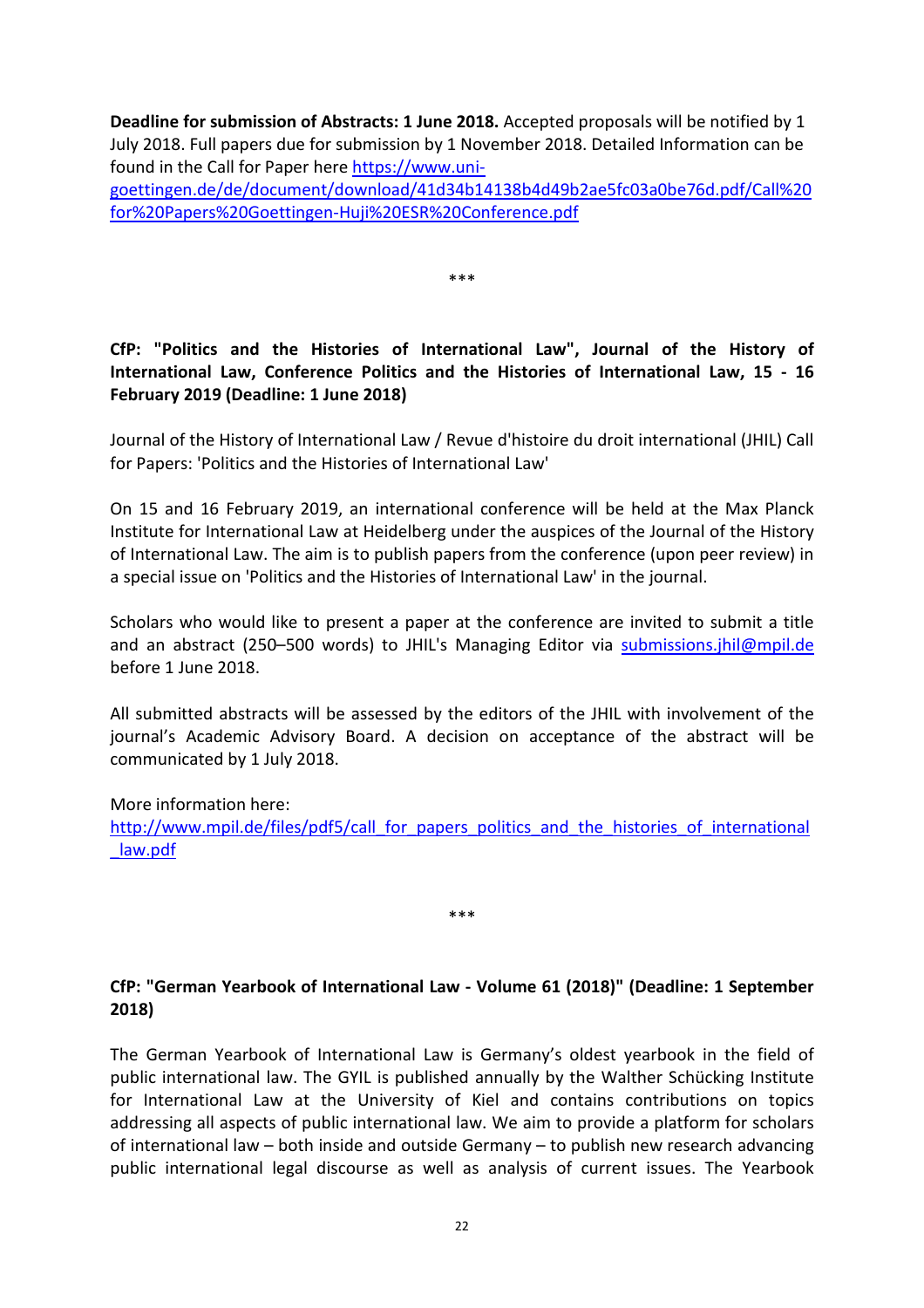features a 'Forum' section for which prominent scholars are invited to enter into discussion on newly developing topics in international law and a 'Focus' section for which a group of experts are invited to write articles examining in-depth various aspects of a topic chosen in advance by the editors. The GYIL also publishes English-language summaries of exceptional German doctoral and post-doctoral theses in the fields of public international law and European law.

The General Articles section of the GYIL is open to submissions from the entire academic community and is independently peer-reviewed by a board of renowned experts. All work submitted will be scrutinised based on its intellectual quality and its advancement of academic discourse. The Editors welcome submissions for volume 61 (2018) of the GYIL, inviting interested parties to submit contributions for consideration for inclusion in the forthcoming edition.

The paper should be 10,000-12,500 words inclusive of footnotes and conform with the house style of the GYIL (which is available on our website). Submissions, including a brief abstract, statement of affiliation, and confirmation of exclusive submission, should be sent by 1 September 2018 to the Assistant Editors of the GYIL via e-mail: [yearbook@wsi.uni](mailto:yearbook@wsi.uni%E2%80%90kiel.de)[kiel.de.](mailto:yearbook@wsi.uni%E2%80%90kiel.de)

More information can be found at our website:<http://www.gyil.org/> or via the website of the Walther Schücking Institute for International Law: [http://www.wsi.uni-kiel.de/](http://www.wsi.uni%E2%80%90kiel.de/)

\*\*\*

# <span id="page-25-0"></span>**CfP: "Anniversary volume of the Baltic Yearbook of International Law" (Deadline: 1 October 2018)**

The Editors of the Baltic Yearbook are pleased to announce a call for papers for the anniversary volume of the Baltic Yearbook of International Law. In 2018 Estonia, Latvia and Lithuania celebrate their 100-year anniversaries. All three States were founded in 1918.

The history of the Baltic statehood gives rise to many international law questions starting with the secession from the Russian Empire and the creation of three new States in 1918 and, of course, the restoration of their independence in 1990-1991, the accession to the EU and NATO in 2004. Since volume 1 the Baltic Yearbook of International Law has addressed many issues linked to the statehood of the Baltic States. Nevertheless, there is new research done and new questions come up.

For example, Lithuania opened the KGB archives and only in 2017 published the files thereof, while in Latvia the debate about these archives remains very complex and sensitive. Also the territorial questions have given rise to disputes. Latvia signed and ratified the border agreement with the Russian Federation while Estonia and Russia have not yet ratified their border treaties (concerning borders at land and at sea). In 2015 the three Baltic ministers of Justice signed a common declaration about the cooperation in calculating the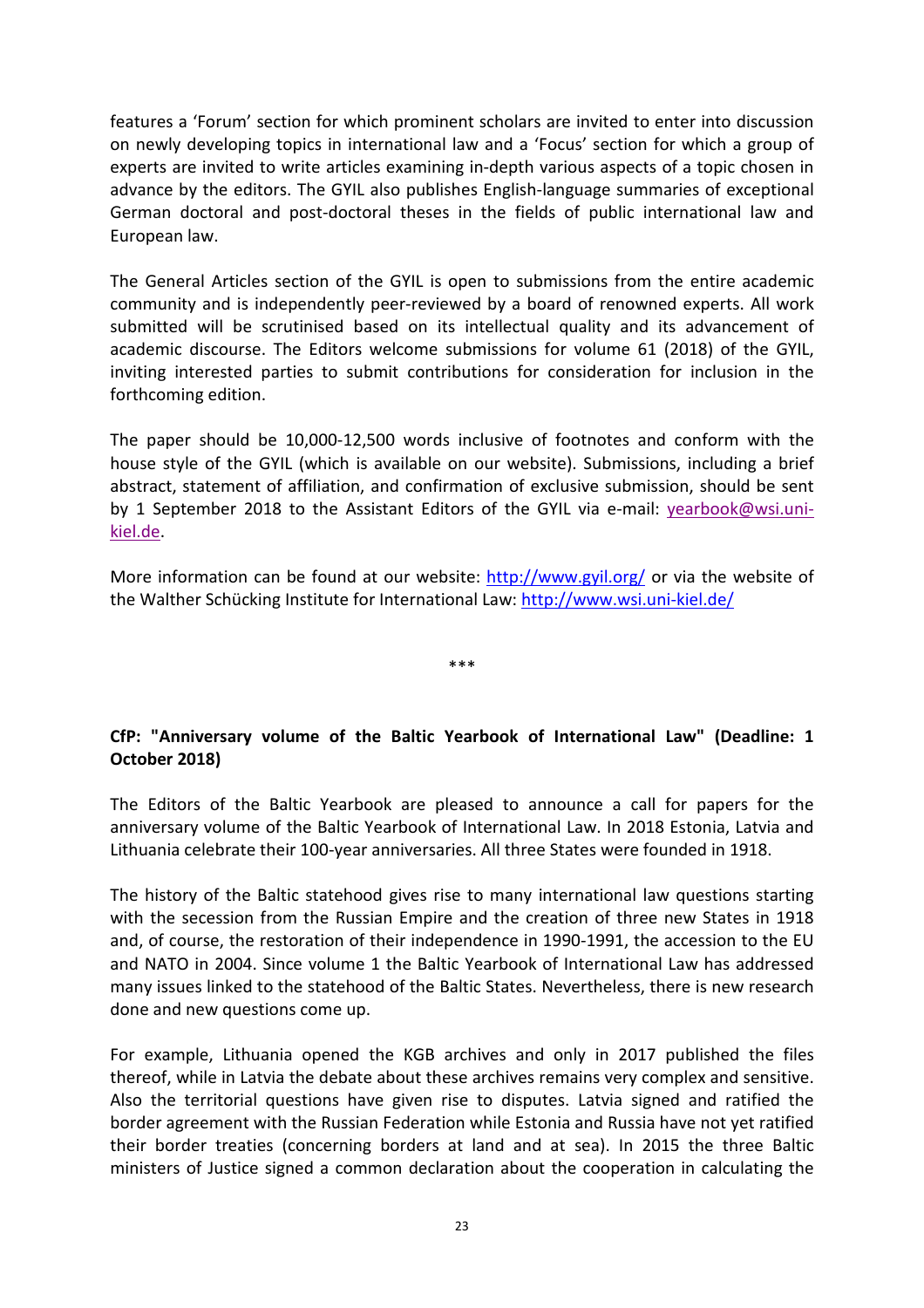damage caused to the Baltic States during the Soviet occupation, but this declaration was not followed by official claims.

In other contexts, issues of minority rights and protection have been with the Baltic States since the 1920s, and they certainly returned in the 1990s. Furthermore, since the Baltic nations were born in 1918 with explicit references to the right of peoples to selfdetermination, it has been asked whether the Baltic case is a precedent in the context of this right as well. Or one could more generally examine, by the example of the Baltic States, how small states operate in the context of conflicting geopolitical claims, and how international law is relevant in such contexts.

**The editors of the Baltic Yearbook of International Law invite the scholars to address legal issues that in their view best characterize the 100 year old statehood of the Baltic States.**

Articles should be submitted by **1 October 2018.** They should be sent to the following address[: Kristine.Zubkane@satv.tiesa.gov.lv](mailto:Kristine.Zubkane@satv.tiesa.gov.lv)

The authors guidelines should be consulted and followed in the preparation of the article. They are reproduced in each volume of the Baltic Yearbook of International Law.

More information here:<http://www.esil-sedi.eu/node/2041>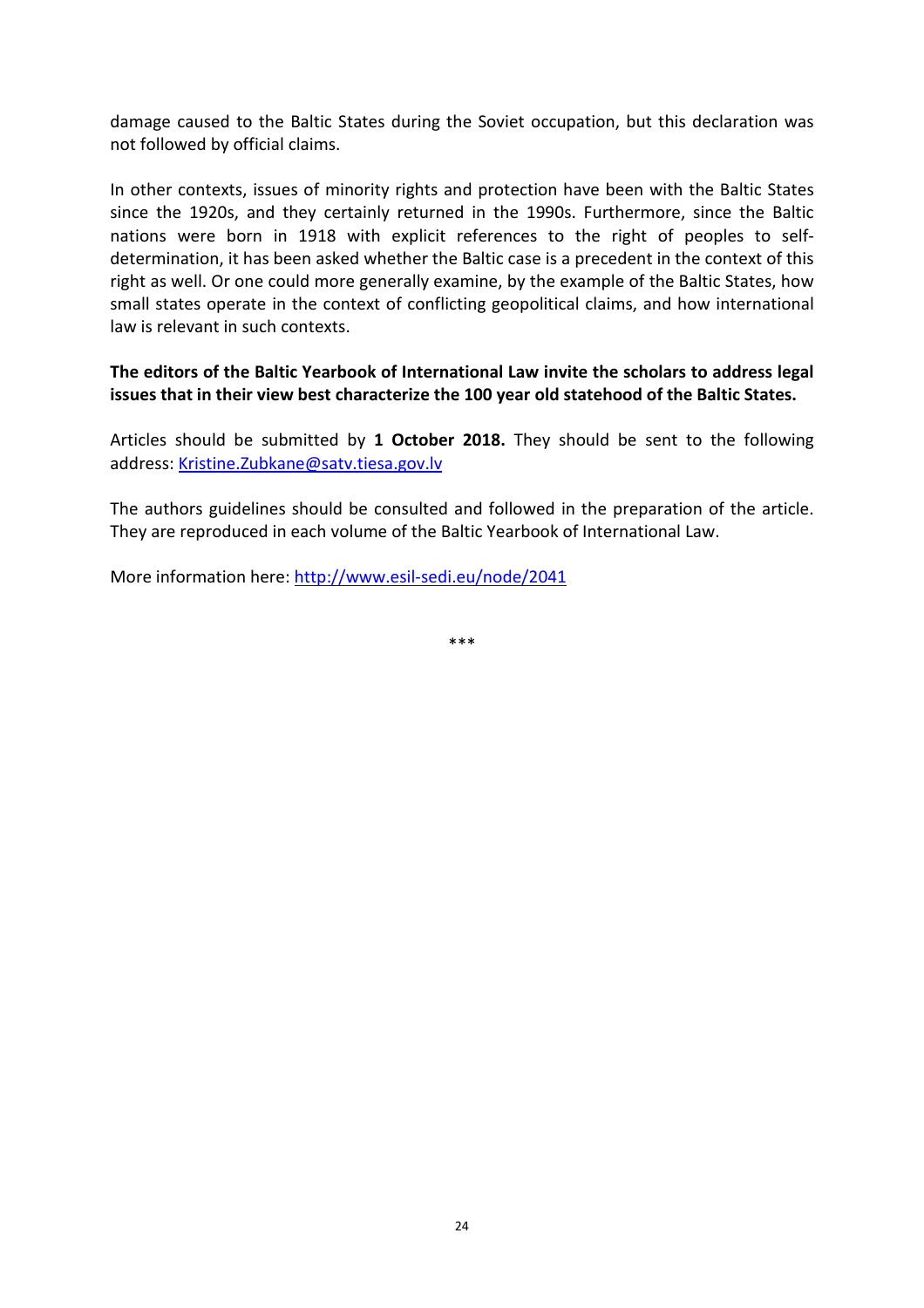#### **IV. Summer Schools und Weiterbildung**

# <span id="page-27-1"></span><span id="page-27-0"></span>**Summer Course: "International Inspections", The Center for Studies and Research, The Hague Academy of International Law, 20 August - 7 September 2018 (Deadline 31 March 2018**

The Center for Studies and Research of The Hague Academy of International Law aims to bring together highly qualified young international lawyers from all over the world, to jointly undertake an original research work on a general topic, which is determined each year by Curatorium of the Academy.

The topic of the 2018 Centre is **"International Inspections".**

The participants will be supervised by famous international law experts in The Hague from 20 August to 7 September 2018, namely:

- Professor Christian J. Tams, University of Glasgow (English-speaking section); and

- Dr. Anne-Laure Chaumette, Paris Nanterre University (French-speaking section).

**Registration for this program is FREE OF CHARGE.** Furthermore, the best contributions will be published in the Centre book Series of The Hague Academy of International Law, at the expense of the Academy.

You can find more information about the Centre for Studies and Research and register online on our website<https://www.hagueacademy.nl/> **until the 31 March 2018**.

More Information here[: https://www.hagueacademy.nl/programmes/centre-for-studies](https://www.hagueacademy.nl/programmes/centre-for-studies-and-research-in-international-law-and-international-relations/programme-of-the-centre/)[and-research-in-international-law-and-international-relations/programme-of-the-centre/](https://www.hagueacademy.nl/programmes/centre-for-studies-and-research-in-international-law-and-international-relations/programme-of-the-centre/)

<span id="page-27-2"></span>**Summer Course: "Towards an Effective International Criminal Justice System - Anniversary Session" (5 - 15 August 2018), Salzburg Law School on International Criminal Law, Humanitarian Law and Human Rights Law (Deadline: 22 April 2018)**

\*\*\*

"Towards an Effective International Criminal Justice System" in the Era of the Permanent International Criminal Court – Coordinating and Strengthening Enforcement on National, Regional, and International Levels"

018 is a year of plenty notable international (criminal) law events to commemorate. 400 years ago, the defenestration of Prague provoked the Bohemian revolt and the outbreak of the Thirty Years' War; 100 years ago, the treaty of Brest-Litovsk concluded Russia's participation in World War I and the Armistice of Compiègne ended fighting on the Western Front; 75 years ago, the Warsaw Ghetto uprising marks the largest and symbolically most important Jewish uprising in German-occupied Europe; 70 years ago, the International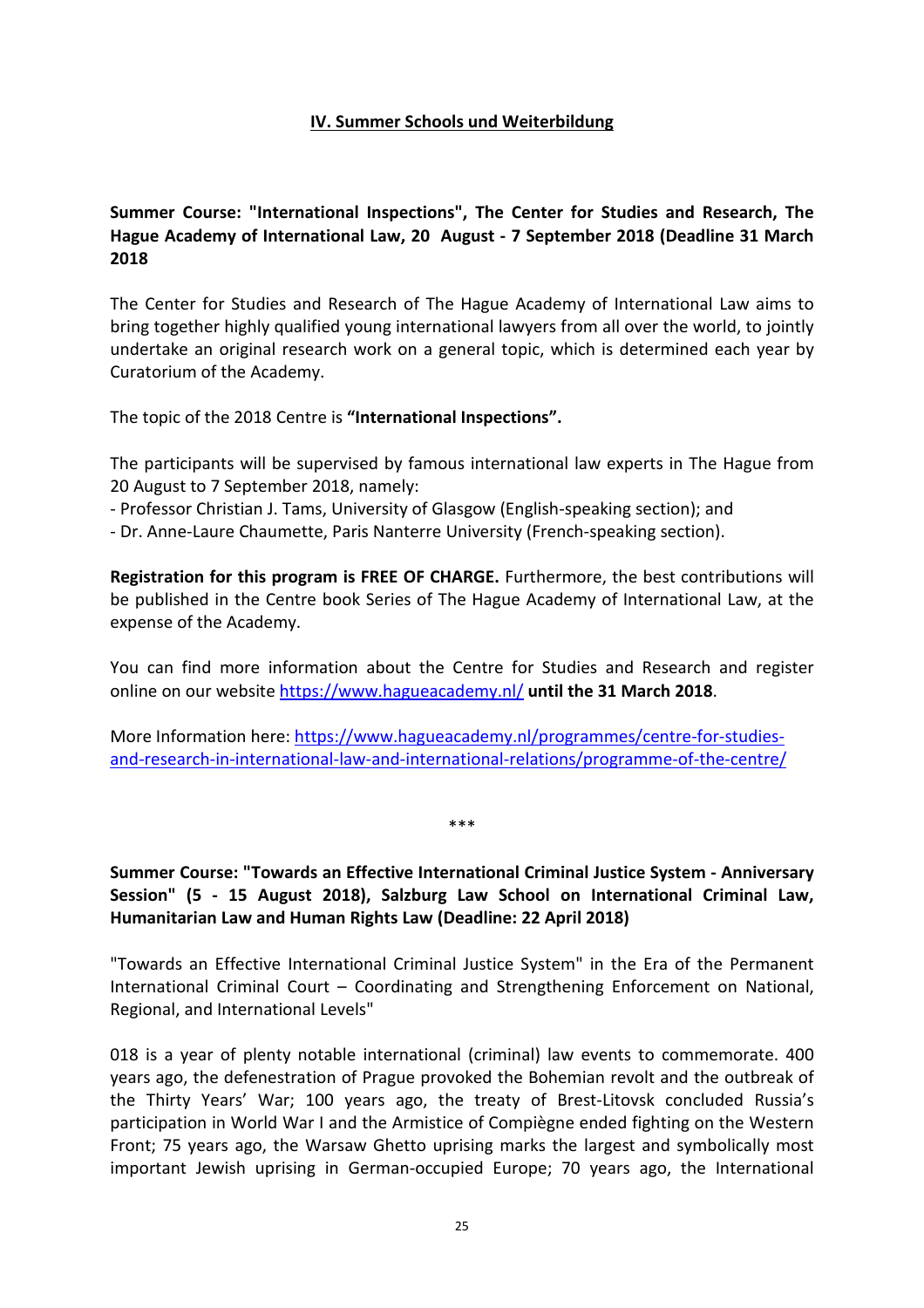Military Tribunal for the Far East delivered its judgment against major war criminals and the General Assembly adopted the Universal Declaration of Human Rights; 25 years ago, United Nations Security Council Resolution 827 established the International Criminal Tribunal for the former Yugoslavia; and 20 years ago, the United Nations Diplomatic Conference of Plenipotentiaries on the Establishment of an International Criminal Court adopted the Rome Statute of the International Criminal Court.

One year later, the Salzburg Law School on International Criminal Law, Humanitarian Law and Human Rights Law (SLS) held its inaugural summer session. For 2018, SLS proudly announces its Twentieth Anniversary Summer Session, Sunday 5 to Wednesday 15 August 2018, which will focus on international criminal law enforcement.

SLS 2018 will have a look at the enforcement of international criminal law by various judicial and quasi-judicial mechanisms. When the Statute of the International Criminal Court was adopted in Rome in 1998, hopes were high that the complementarity regime with the ICC at its center would be the adequate tool to close the impunity gap. 15 years later, despite progress in many regards, states have still not lived up to their primary duty to exercise their criminal jurisdiction over those responsible for international crimes. On international level, the ICC continues to face limitations e.g. in terms of jurisdiction and resources. SLS 2018 will closer examine current efforts to strengthen the international criminal justice system within existing and through new institutions on international, regional and national level.

#### **Organisation/Venue:**

Salzburg Law School on International Criminal Law, Humanitarian Law and Human Rights Law

More Information here[: http://sls.sbg.ac.at/programme](http://sls.sbg.ac.at/programme)

<span id="page-28-0"></span>**Summer School: "International Lawyering in a Public Interest", (9 - 13 July 2018), T.M.C. Asser Instituut and Amsterdam Center for International Law (ACIL), The Hague (no deadline; registration open)**

\*\*\*

The Amsterdam Center for International Law (ACIL) of the University of Amsterdam and the T.M.C. Asser Instituut are pleased to announce the launch of the summer programme on "International Lawyering in a Public Interest".

What does it take to practice international law for public interests? This summer programme will explore the challenges of public interest advocacy in international law, from questions of practice to finding or starting a firm, and from finding funding to identifying causes for advocacy. We will also raise critical questions, to challenge what it means to practice public interest advocacy in the international system. Our group of lecturers includes leaders in practice, including advocates from major firms and pro-bono start-ups, as well as NGOs, the diplomatic community, and academia.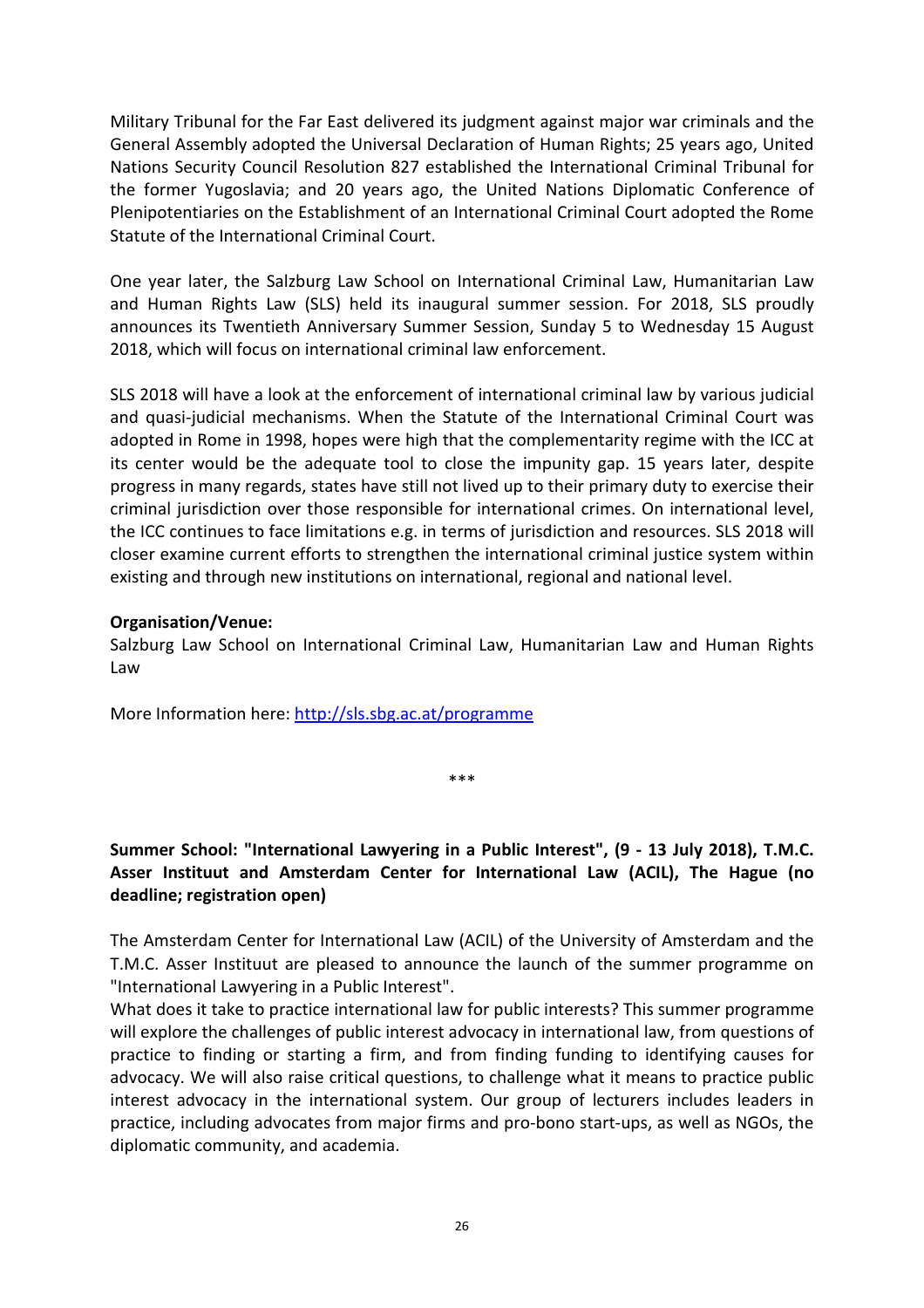#### **What will you gain?**

The knowledge lawyers need to launch and sustain practices of public advocacy with international law; and the critical knowledge necessary to challenge assumptions about the nature and limits of public interest advocacy under international law.

#### **Eligible Participants**

Masters students; PhDs; Young professionals; Seasoned professionals looking to develop a public advocacy practice; Public interest lawyers interested in new directions and critical reflection on the field; NGO workers interested in issues of law and legal practice; Academics looking to apply their knowledge for public advocacy; Diplomats.

#### **Application**

• To register for the summer programme, please fill out the form here: [www.asser.nl/ILPI2018](http://www.asser.nl/ILPI2018)

Please read the Registration Information & Conditions carefully before registering.

#### **Fee**

Students & PhDs: € 750 Regular: € 1275 This fee includes lectures, study materials, study visits, water/tea/coffee and lunch during working days, a reception and an opening dinner.

The fee does not cover (international) travel costs, domestic travel to and from airports, (hotel) accommodation, insurance or other expenses. The T.M.C. Asser Instituut can provide prospective participants with a list of suitable hotels in The Hague.

# **Contact**

For more information or questions please contact [educationtraining@asser.nl.](mailto:educationtraining@asser.nl)

More information here:<http://www.asser.nl/education-events/events/?id=3006>

\*\*\*

# <span id="page-29-0"></span>**Summer School: "Disarmament & Non-Proliferation of WMD Training Programme" (1 - 5 October 2018), T.M.C. Asser Instituut and The Organisation for the Prohibition of Chemical Weapons, The Hague (no deadline; registration not open yet)**

In August 2010, the T.M.C Asser Instituut and the OPCW launched the first Summer Programme on Disarmament and Non-Proliferation of Weapons of Mass Destruction ("WMD Summer Programme"). In its first years the programme has established itself as a highly regarded educational resource for advanced graduate students and early- to mid-career professionals with interests in WMD diplomacy and treaty implementation. The WMD summer programme continually evolves and discusses cross-cutting aspects in high-level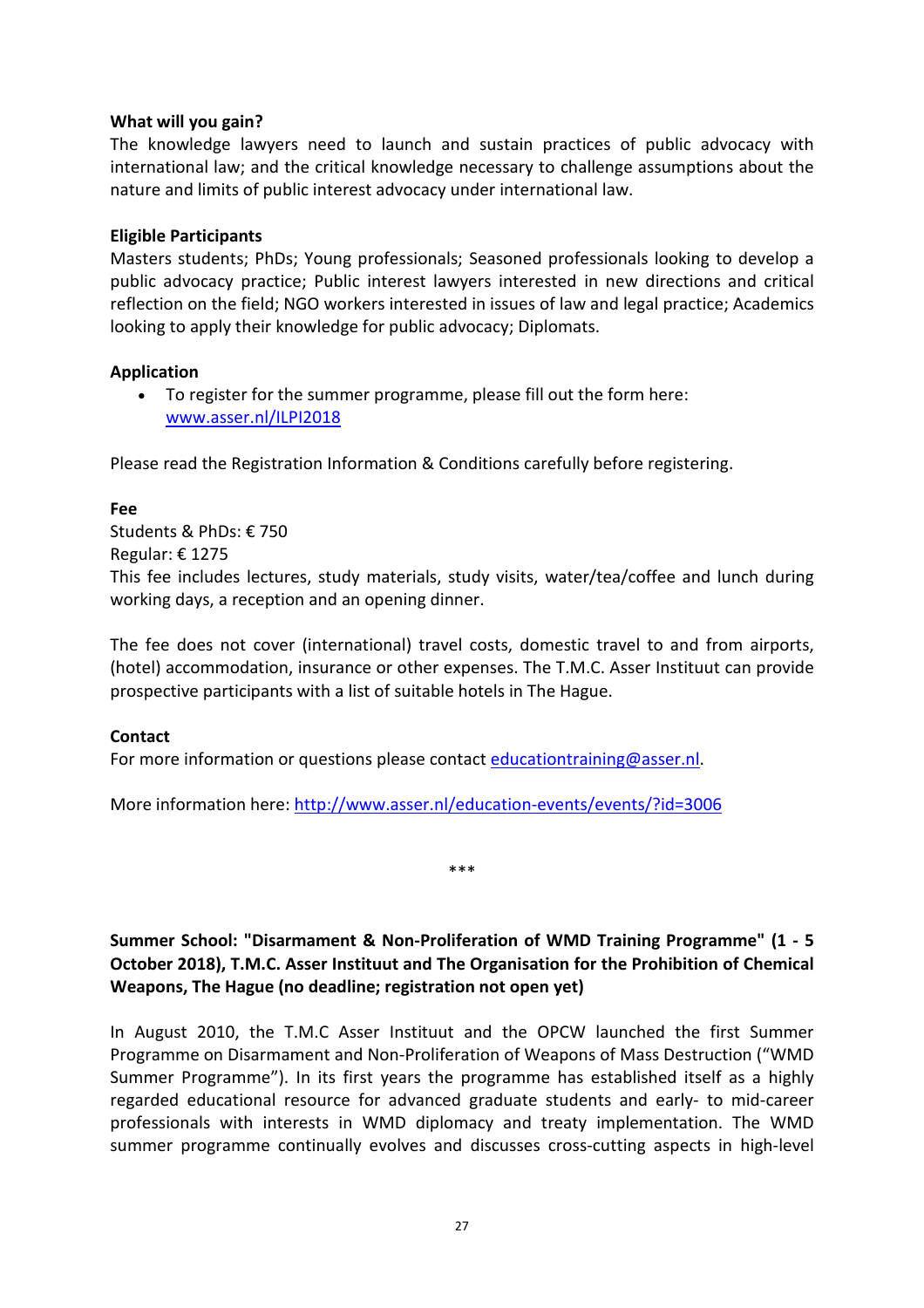panels and now introduces more interactive elements such as a debate and a simulation exercise.

### **Programme**

During this intensive week, participants will be provided with a comprehensive overview of WMDs. The programme content is delivered by a group of experienced and internationally renowned academics, diplomats and independent experts in the fields of international law, security and related disciplines. The sessions are complemented with interactive elements such as a high-level panel, a simulation exercise and field visits.

#### **What will you gain?**

- Hands-on knowledge of the diplomatic, legal and technical aspects of disarmament and non-proliferation;
- Insight into the work of key professionals in the area of WMD, seasoned with their personal experiences; and
- Unique networking opportunities with speakers and participants from diverse backgrounds.

# **Who should participate?**

The summer programme is designed for early- to mid-career professionals working for the government, such as national export control bodies, national authorities for the implementation of the CWC/BWC and national nuclear (energy) agencies. Individuals working for nongovernmental organisations, think tanks addressing WMD concerns and research centres in related disciplines are also invited to apply.

#### **Application**

• Registration for this programme has not started yet.

Please read the Registration Information and Conditions carefully before registration.

# **Fee**

€ 1495

This fee includes lectures, study materials, study visits, water/tea/coffee and lunch during working days, two receptions and an opening dinner.

The fee does not cover (international) travel costs, domestic travel to and from airports, (hotel) accommodation, insurance or other expenses. The T.M.C. Asser Instituut can provide prospective participants with a list of suitable hotels in The Hague.

#### **4 Full scholarships available**

The Dutch Ministry of Foreign Affairs has generously offered to fund 4 full scholarships. **The call for scholarships is closed and no further applications will be accepted.**

# **Contact**

For more information or questions please contact [educationtraining@asser.nl](mailto:educationtraining@asser.nl)

More information here:<http://www.asser.nl/education-events/events/?id=3009>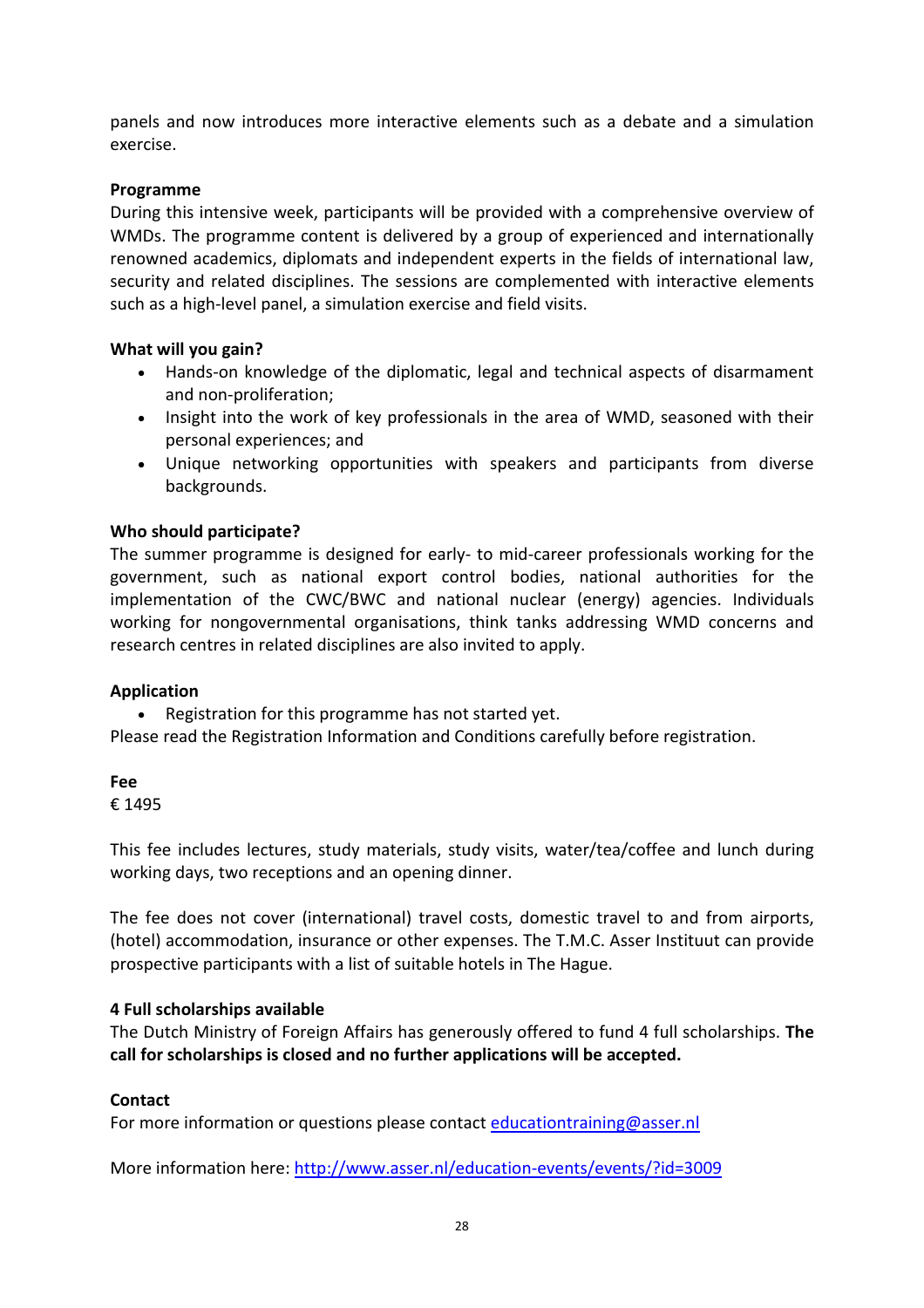# <span id="page-31-0"></span>European Summer Course 2018 "Europe 3.0 - Between Integration, Globalisation and **Nationalism", 13 - 24 August 2018, Europäische Akademie Oztenhausen (Deadline 8 April 2018)**

The Europa-Institut at Saarland University is pleased to announce that the European Summer Course 2018 'Europe 3.0 - Between Integration, Globalisation and Nationalism' will take place from 13 to 24 August 2018 at the Europäische Akademie Otzenhausen. It is organized by the Europa-Institut in cooperation with the ASKO EUROPA-STIFTUNG, the Europäische Akademie Otzenhausen and the Centre international de formation européenne (Cife). It is supported by the German Academic Exchange Service (DAAD) and the German Ministry of Foreign Affairs.

Renowned international experts in European law, politics and economics teach valuable insights into the European Union during this intensive 11-day course that includes visits to Strasbourg, Saarbrücken und Brussels. Young, active and open-minded people (esp. students | young professionals) from all fields of studies and from all over the world, who have a strong interest in the European Union and its current challenges, are invited to apply. There is the possibility to apply for a scholarship that covers half of the seminar costs and grants a travel subsidy under certain circumstances.

#### **Deadline for applications: 8 April 2018**

More information here [www.europainstitut.de/esc2018](http://www.europainstitut.de/esc2018)